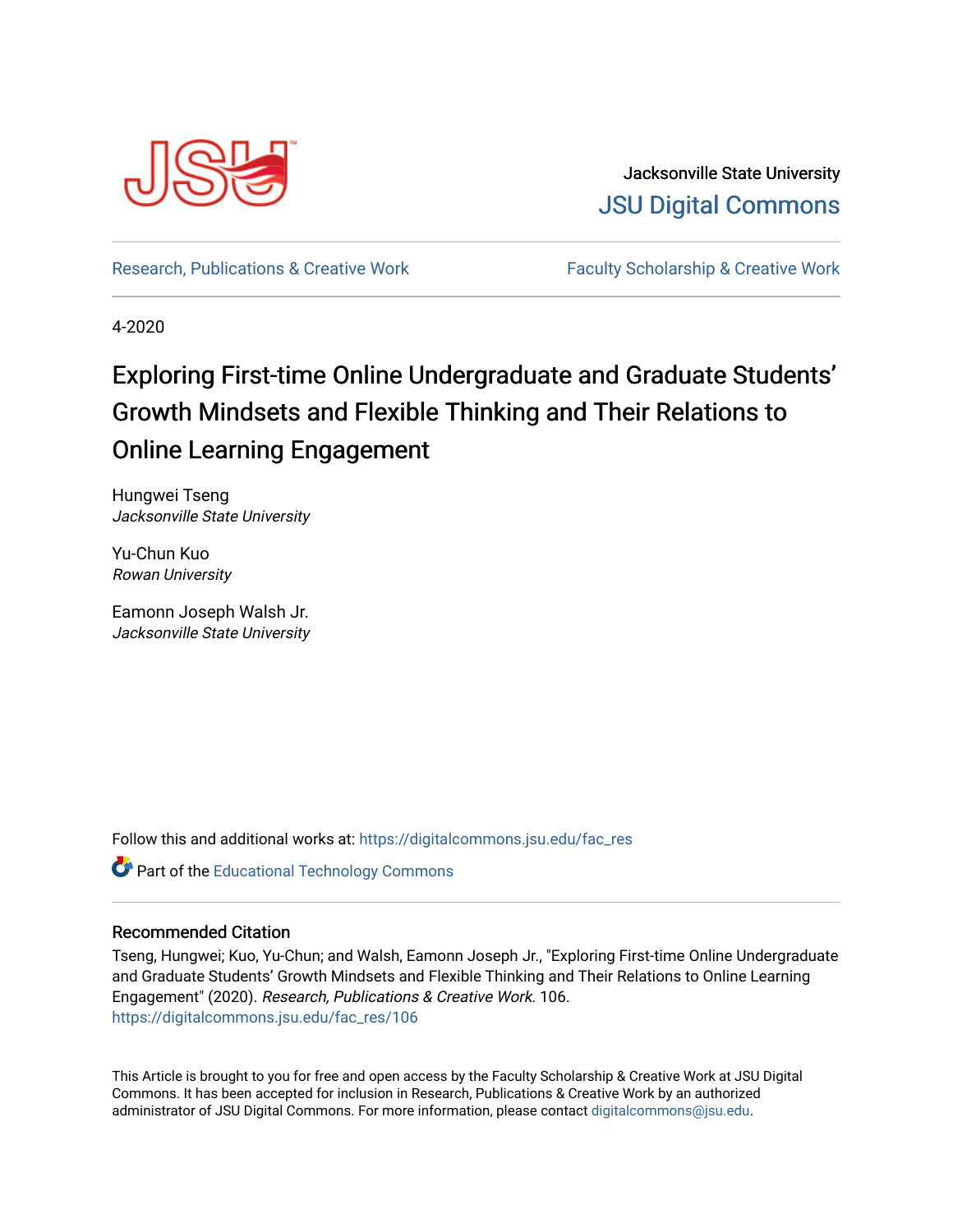Exploring first-time online undergraduate and graduate students' growth mindsets and flexible thinking and their relations to online learning engagement

Hungwei Tseng **\***

Jacksonville State University

Yu-Chun Kuo **ª**

Rowan University

Eamonn Joseph Walsh, Jr. b

Jacksonville State University

# **Abstract**

The present study was an attempt to help us reveal the characteristics and complexity of today's first-time online students in a higher education setting. Data were collected from undergraduate and graduate students enrolled in fully online courses for the first time during spring semester in the 2016-2017 academic year at a Southern university in the United States. Primarily, path analysis was conducted to investigate the impacts of flexible thinking, mindsets, and selfefficacy on the 254 first-time online students' online learning engagement. The results of the path analysis supported six out of the eight hypotheses and all standardized path coefficients have values between 0.14 to 0.31. In conclusion, growth mindset and learning self-efficacy appear to be important variables for first-time online students and have a positive relation to online engagement. The practical implications and future research are discussed.

*Keywords*: Growth Mindsets; Flexible Thinking; Online Learning Engagement; Learning Self-

Efficacy; First-time Online Undergraduate and Graduate Students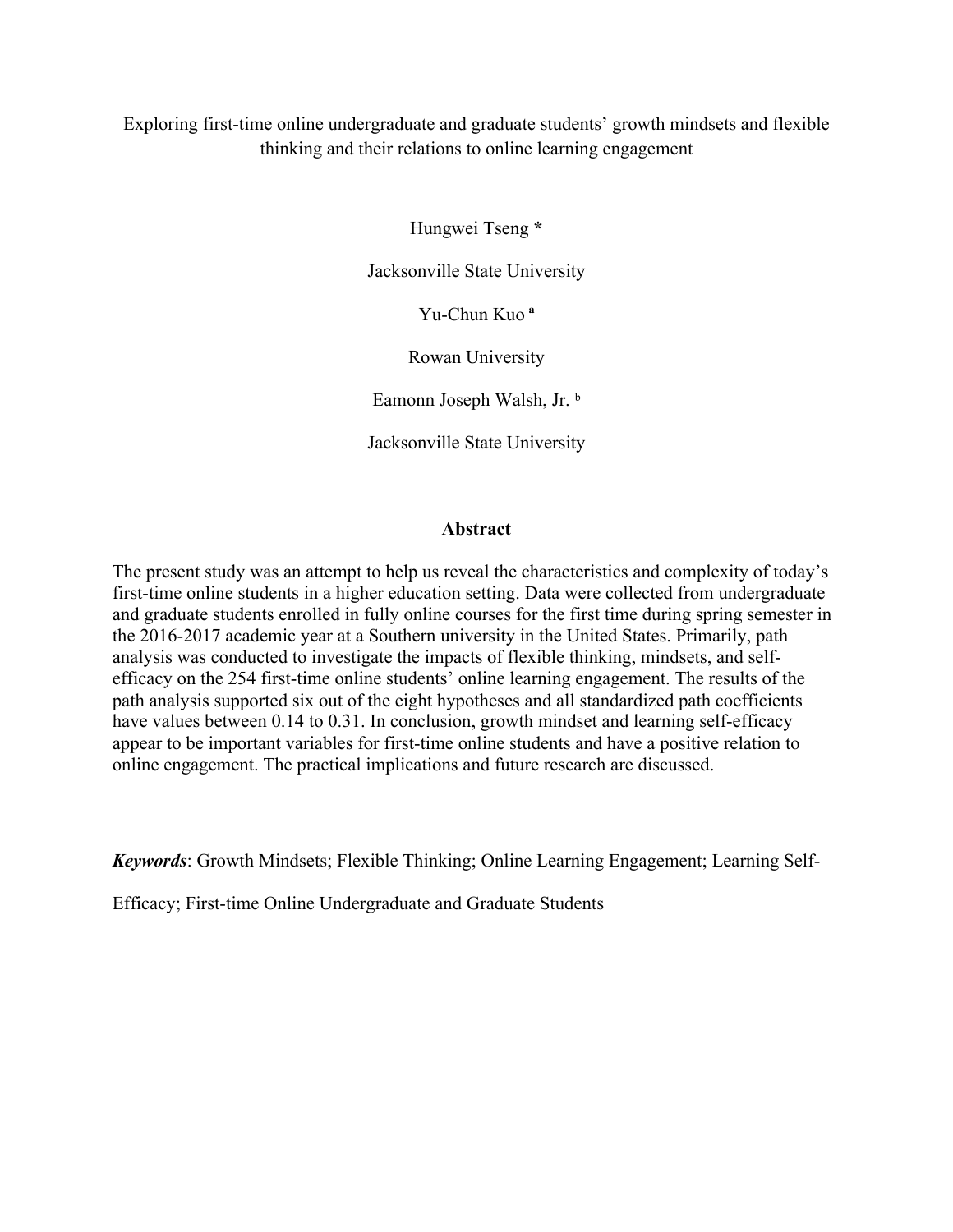Exploring first-time online undergraduate and graduate students' growth mindsets and flexible thinking and their relations to online learning engagement

# **1. Introduction**

Online learning can be stressful for students, especially for those with low learner autonomy (Heo & Han, 2018; Yang, 2016). Many struggle to learn and to interact with others in a fully online course for the first time and have been found to have a high level of anxiety at the beginning of the online courses (Abdous, 2019; Bolliger & Halupa, 2012; Kuo, Walker, Schroder, & Belland, 2014). They also often lack the necessary independence and timemanagement skills needed for persistence (Ghiasvand, Naderi, Tafreshi, Ahmadi, & Hosseini, 2017; Tseng, Yeh, & Tang, 2019) and often experience cognitive overload in the early stages of an online course (Bawa, 2016), which likely contributes to high dropout rates (within the first few weeks of the course start). And ironically, bad practices of online course designs could be making it worse and can further amplify students' negative feelings regarding online learning experiences (Allen, & Seaman, 2014; Cooper, & Scriven, 2017; Miller, 2014). From the cognitive load perspective, when requiring students to mentally integrate different sources of information (split-attention effect) or combine redundant information creates unnecessary processing in the working memory (Schmeck, Opfermann, van Gog, Paas, & Leutner, 2015; Sweller, van Merriënboer, & Paas, 2019). As Miller (2014) emphasized in her book, poor instructions or requiring new features without practice are bad examples of online course design that can negatively increase the cognitive load. Simunich, Robins, and Kelly (2015) also noted that poorly organized course content or illogical sequence of instruction can waste students' time in searching for information, leading to demotivation and attrition. According to one of the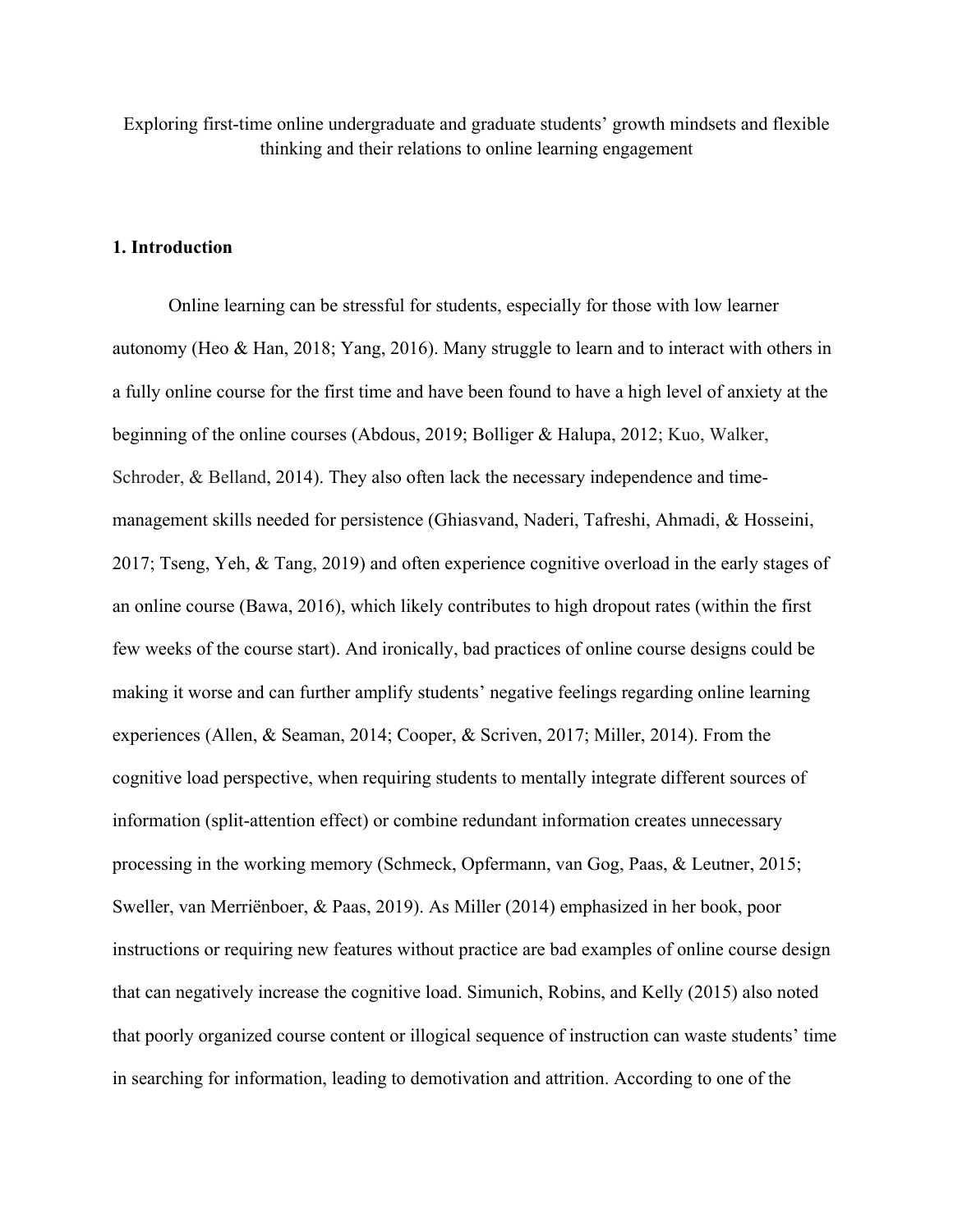instructional design principles, to maximize student benefit from the learning content and activities, appropriate, logical, and hierarchical sequence needs to be determined by the instructor when constructing the course (Morrison, Ross, Kemp, & Kalman, 2010). Furthermore, for course or assignment objectives, clear expectations and assessment criteria should be provided and be consistent (Duncan, Range, & Hvidson, 2013). Otherwise, confused feelings could demotivate students' learning and lead them to dropout from this online course. In contrast, instructors should follow quality course design principles or concepts when designing their courses for students to have better learning experiences. The Quality Matters (QM) Rubric (Quality Matters Program, 2013) consists of a set of eight general standards (e.g. course overview and introduction, learning objectives, assessment and measurement, and instructional materials, etc.) to evaluate the design quality of online and hybrid courses. The QM standards have been examined by educators and evidences found in educational literature have shown that those factors can facilitate learning engagement and achievement (Adair, & Shattuck, 2015), as well as improve retention rates (Ni, Diomede, & Rutland, 2013; Outlaw, Rice, & Wright, 2018).

Along with the rapid development of online learning technologies and environments in the early 2000's, there is a rich body of literature pertaining to characteristics and skills that are critical and that online students should possess or develop to be successful in online learning environments. Researchers summarized that online students should have a strong academic selfconcept, possess interpersonal and communication skills, and social learning skills (Dabbagh, 2007). These characteristics and skills can ensure that a learning community is established and students are learning socially, collaboratively, and interactively as a whole. In addition, fluency in the use of online technologies (Dabbagh, 2007), self-efficacy for technology skills (Jan, 2015), and Internet self-efficacy (Alqurashi, 2019; Chang et al., 2014; Kuo, Walker, Schroder, &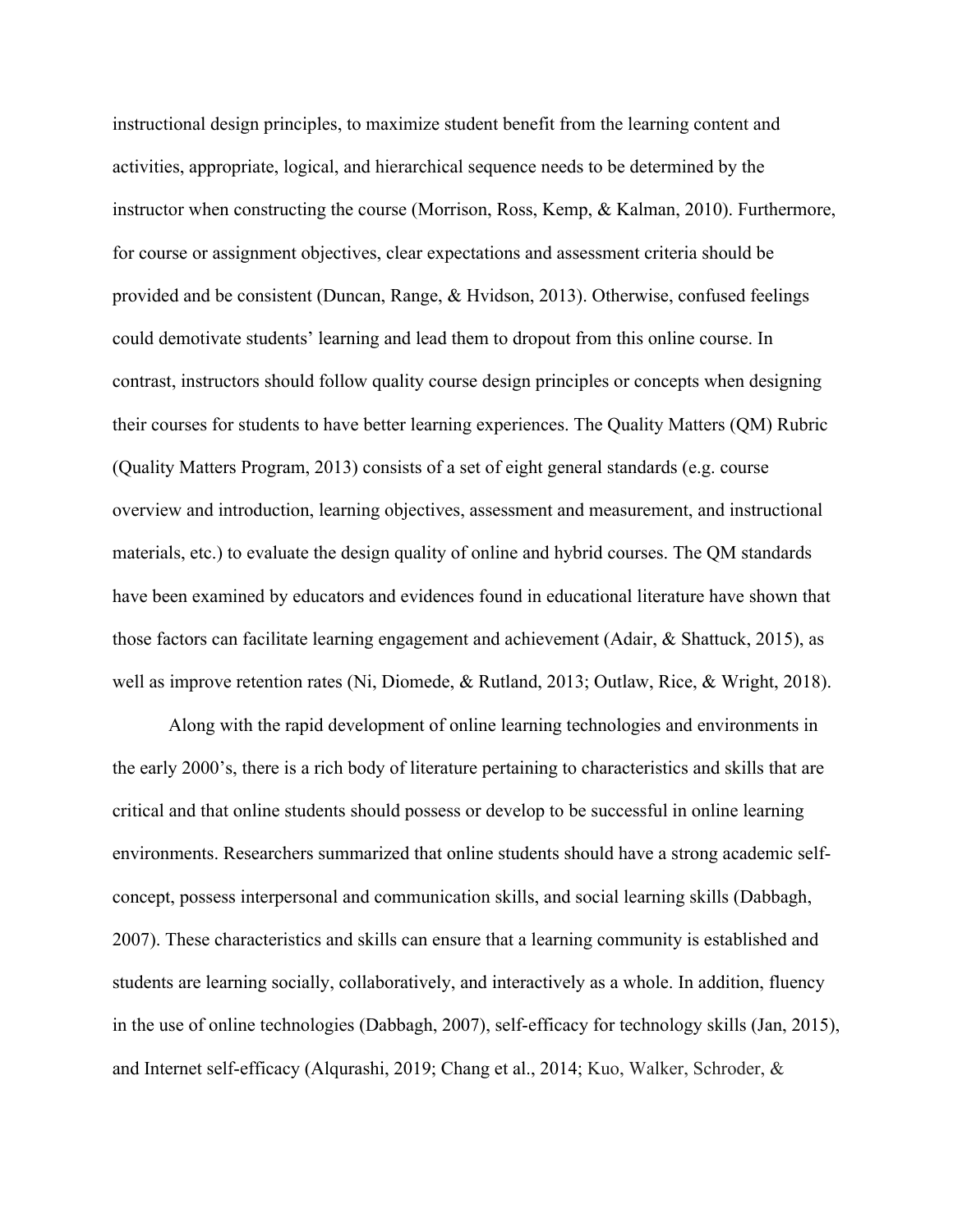Belland, 2014) are essential factors for online students to retain high confidence level in completing learning tasks and to focus more on learning.

However, online students who have low levels of technology competencies and flexible thinking in learning are more emotional and anxious when encountering technical issues (Celik & Yesilyurt, 2012; Mac Callum & Jeffrey, 2014). Such emotional responses (i.e., discomfort and frustration) can prompt students to stop being proactive and motivated in learning. Nevertheless, not all students act this way when they encounter difficulties and problems. Students with strong self-beliefs or resiliency in life seek out challenges and do not perceive a one time mistake as an indication of failure. In contrast, those with fixed beliefs seek performance goals by choosing tasks that are not overly difficult (Murphy & Thomas, 2008). While eLearning tools are impacting the ways in which teaching and learning are taking place in this digital era, Ashok (2014) pointed out that it is imperative that we reassess the mindsets of teachers and learners in order to enhance students' learning outcomes.

In Dweck and Leggett's original work (1988), they proposed a social-cognitive approach to the study of implicit theories of intelligence that distinguished an individual's self-belief into either an incremental theory of intelligence (growth mindset) or an entity theory of intelligence (fixed mindset). People who endorse an incremental theory of intelligence believe that intelligence is increasable and controllable, and they see challenges as opportunities to increase their competency. Research found that growth mindset can promote resilience (Dweck, 2006; Brooks, Brooks, & Goldstein, 2012), student engagement (Kern, Waters, Adler, & White, 2015; Zenh, Hou, & Peng, 2016), and motivation (Brooks, Brooks, & Goldstein, 2012). Conversely, those with an entity view of intelligence believe challenges, effort, and setbacks are measures of ability within a world of threats and defenses. Students with an entity view of intelligence often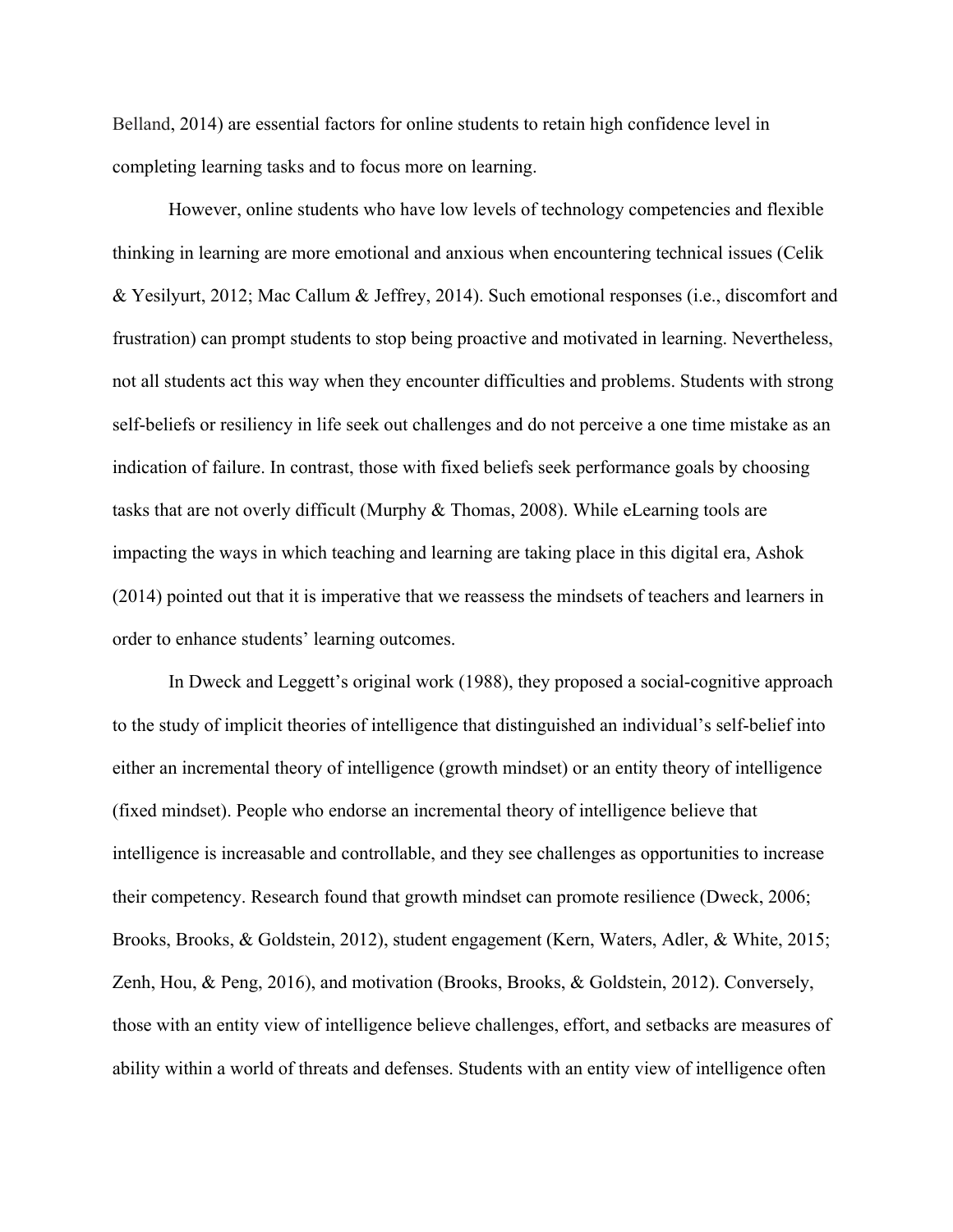reduce effort when they face difficult decisions and challenges and accordingly use ineffective strategies. In regard to self-efficacy, Bandura (2001) delineated it from the perspective of social cognitive theory and stated that people choose what challenges and the level of personal engagement to undertake based on their efficacy beliefs. Originally, Bandura (1995) defined selfefficacy as "the belief in one's capabilities to organize and execute the courses of action required to manage prospective situations" (p. 2). Because the self-efficacy in this study focused on the aspect of student learning and performance, we decided to use the definition of self-efficacy from the Manual for the Use of the Motivated Strategies for Learning Questionnaire (MSLQ) (Pintrich, Smith, Garcia, & McKeachie, 1991), where the definition is "a self-appraisal of one's ability to master a task.... includes judgments about one's ability to accomplish a task as well as one's confidence in one's skills to perform that task." (p. 13). According to Bandura (1986), selfefficacy is closely related to academic confidence and generally refers to the degree of a student's capability of performing academic tasks. Self-efficacy can also influence how people think (pessimistically or optimistically) in ways that are self-enhancing or self-hindering. Like the implicit theories of intelligence, self-efficacy also ties to the overall framework of social cognitive theory and is about the mindset that individuals put themselves in. People are more inclined to change in order to reach their goals if they are open-minded in changing approaches of thinking and are capable of adopting a combination of problem-solving strategies. Komarraju and Nadler (2013) studied adult undergraduate students and found that students who have high self-efficacy in their academic performance were more likely to believe that their intelligence is malleable (incremental/growth mindset) based on their efforts. Similarly, Beckmann, Wood, Minbashian, and Tabernero (2012) examined the impact of members' implicit theories of intelligence on group learning and results revealed that high incremental theory groups set more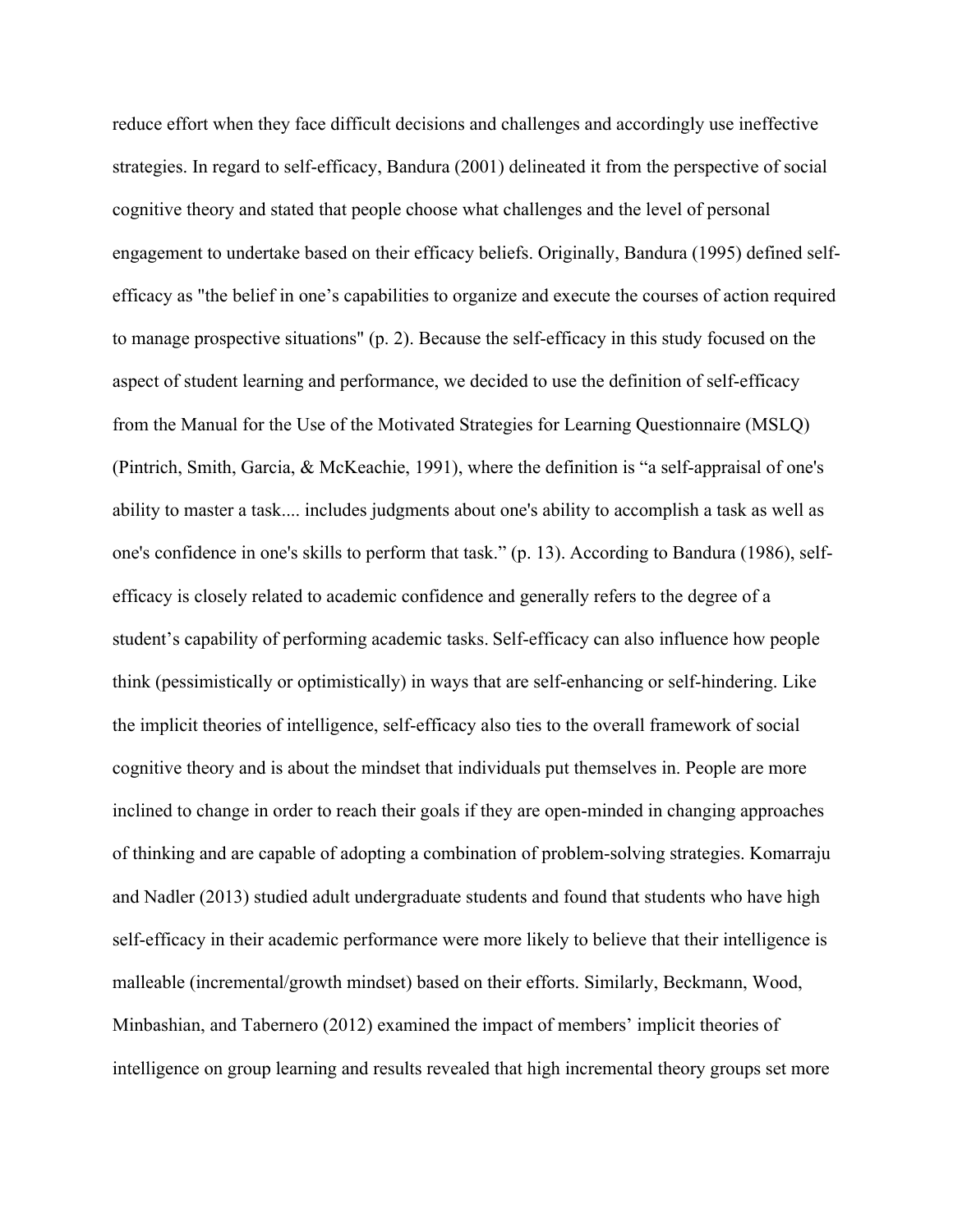challenging group goals, attained higher GPA, and developed stronger self- and group- efficacy than low incremental theory groups.

In addition to growth mindsets and self-efficacy, "flexible thinking" has been mentioned as another key competency for success in the 21<sup>st</sup> Century and technology-enhanced learning environments (Barak & Levenberg, 2016b; Griffin, McGaw, & Care, 2012; OECD, 2013). Barak and Levenberg (2016a) stressed that "A higher order thinking skill that constitutes openmindedness to other's ideas as fundamental to the ability to adapt to changes in learning situations and to accept new or changing technologies" (p. 82). Those competencies are definitely essential for first-time online students to successfully transfer their learning experience from a traditional face-to-face learning environment to a flexible, self-paced, learner-centered, online learning environment.

Although such research on students' social behaviors and learning achievement is promising, they were conducted in a primary and secondary context. There is a gap in the literature when it comes to connecting growth mindsets and social cognitive learning in higher education settings. In addition, none of the current studies examine growth mindsets in online students or as a way to facilitate online learning engagement. In order to develop successful learning experiences, it is imperative that we understand these learners and their needs, especially those taking online classes for the first time. Thus, the purpose of this study is to create and test a model (see Figure 1) that can help us reveal the characteristics and complexity of today's first-time online students in a higher education setting from the perspectives of social and cognitive learning and the twenty-first century thinking skills by investigating the impacts of flexible thinking, mindsets, and self-efficacy in learning on first-time online students' online learning engagement. In this study, the researchers refer first-time online students in a higher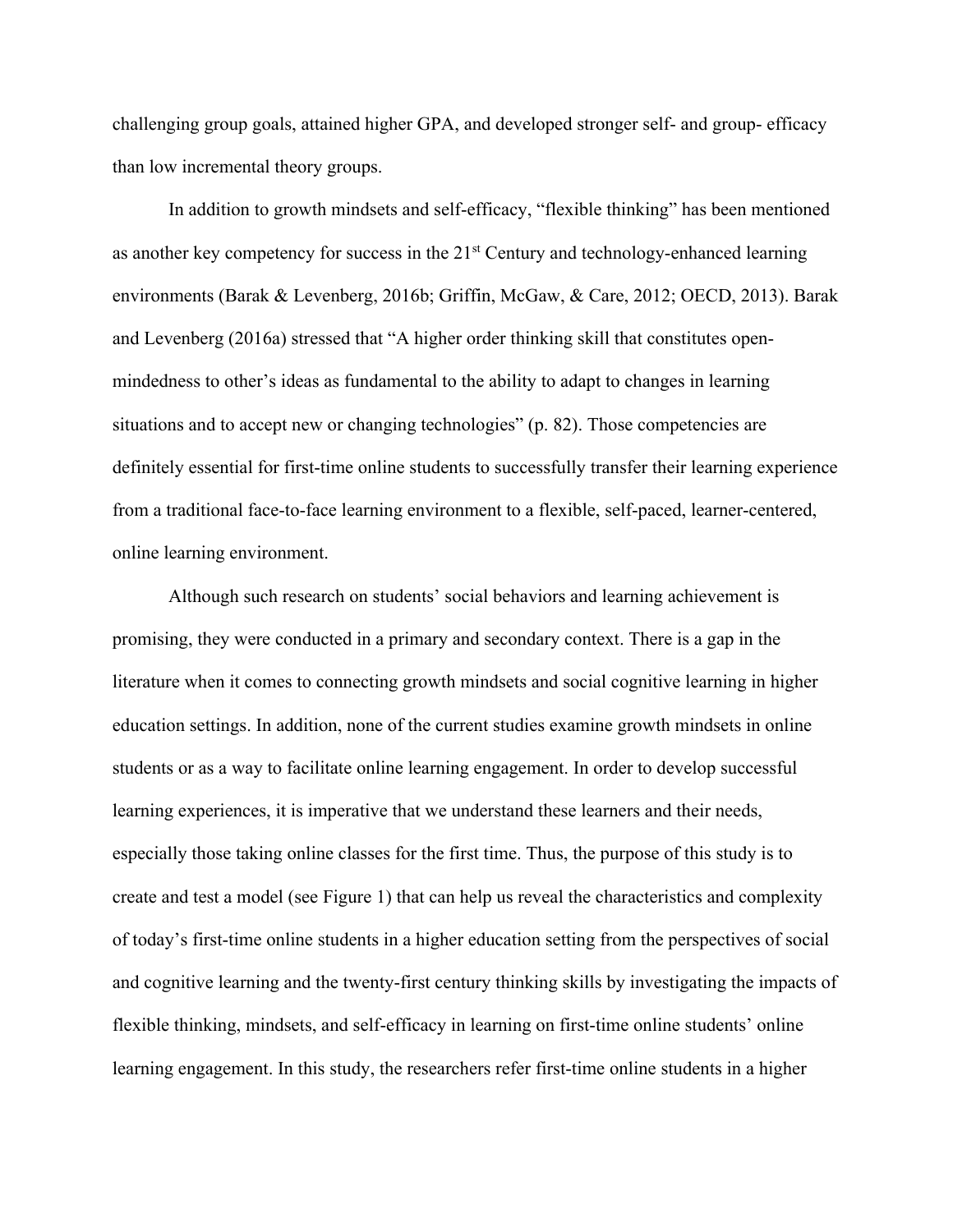education setting as "the students who were enrolled in full-time degree programs or certifications at undergraduate and graduate levels, and they could earn credits by successfully passing the courses."



**Fig. 1.** Hypothetical relationships between flexible thinking, growth mindsets, learning selfefficacy, and online student engagement

# **2. Theoretical Framework**

# *2.1. Flexible thinking, growth mindsets, and learning self-efficacy*

From a cognitive perspective, flexibility is reflected in diverse human behaviors and it occurs when a person is open-minded to new ideas and able to transfer knowledge to different circumstances; moreover, he/she would consider multiple viewpoints and perspectives, and always try to seek multiple solutions and answers (Mincemoyer, Perkins, & Munyua, 2001).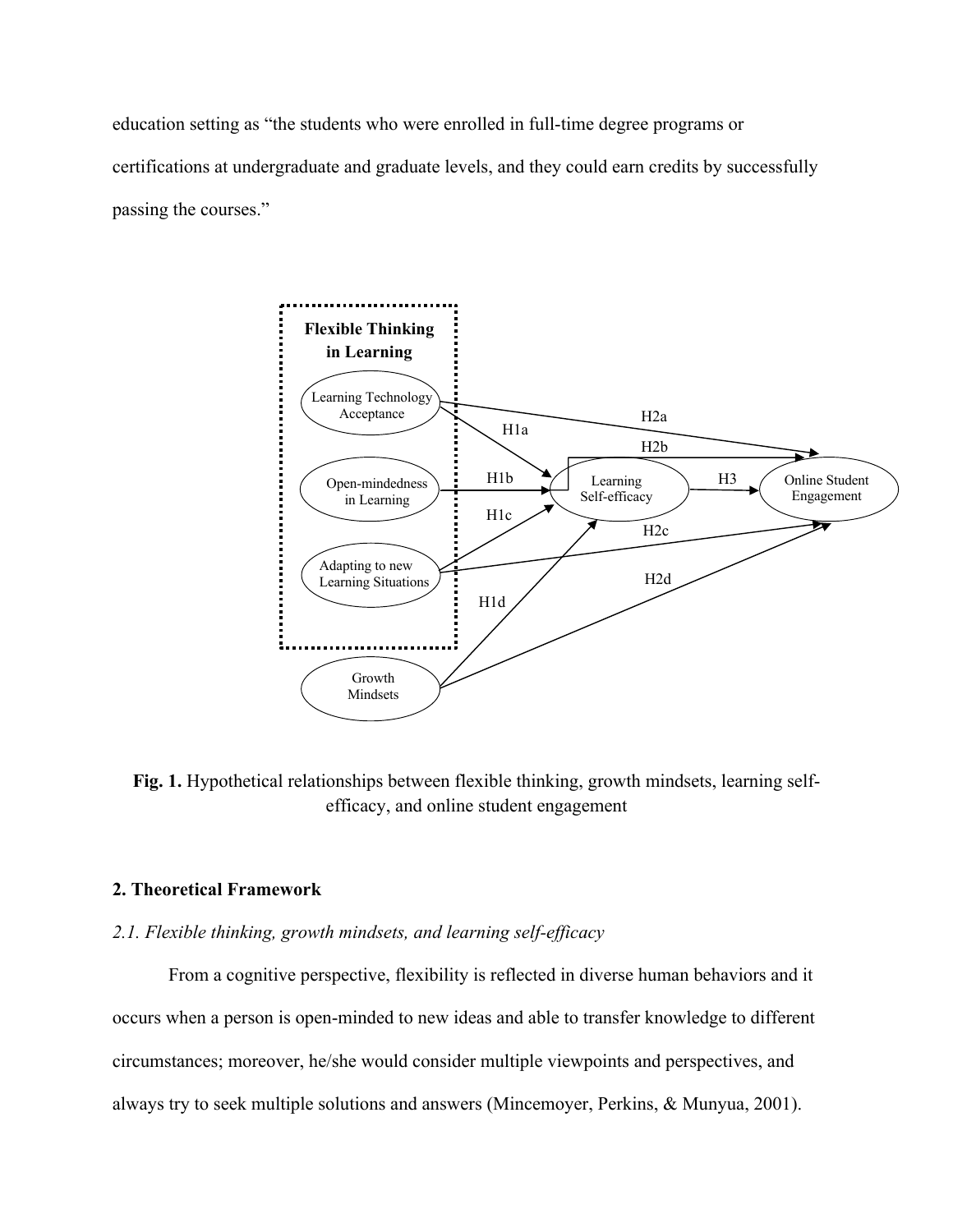Spiro and Jehng (1990) defined cognitive flexibility as "the ability to adaptively re-assemble diverse elements of knowledge to fit the particular needs of a given understanding or problemsolving situation" (p. 169). Especially in an online learning environment where the learning process is more autonomous and learnings usually take place during constructive interactions, flexible thinking is needed for students to construct knowledge from different conceptual and case perspectives. We define flexible thinking in diverse learning environments as a person's awareness of interaction and solution alternatives, ability to adapt to new situations, willingness to consider different opinions, and self-efficacy in being flexible. In the twenty-first century learning environment, students must have an open mindset to receive information from various resources and have flexibility to make alternative decision and process knowledge between changing learning situations and tasks. Moreover, flexible thinking in learning is significant for learners to adjust ways to restructure knowledge, to adapt various roles, and to accept changes in new learning situations (Bentley, 2014). In general, flexible thinkers are more capable of weighting arguments carefully, seeking alternative solutions to any given problem (Vernon & Hocking, 2016), and adjusting approaches as new challenge emerge.

In regard to concepts and definitions of "cognitive flexibility" and "flexible thinking", they are used interchangeably in studies of psychology, cognition, and social sciences. Since this study focused on flexibility in aspect of education contexts and its impacts on student learning, thus we use the term "flexible thinking" throughout the study. Barak and Levenberg (2016a) conducted a grounded theory method and collected data through three phases via an online survey and semi-structured interviews to identify the conceptualization of flexible thinking in the context of contemporary technology-enhanced education. Their findings indicated three main themes that underlie flexible thinking: Open-mindedness to others' ideas; adapting to changes in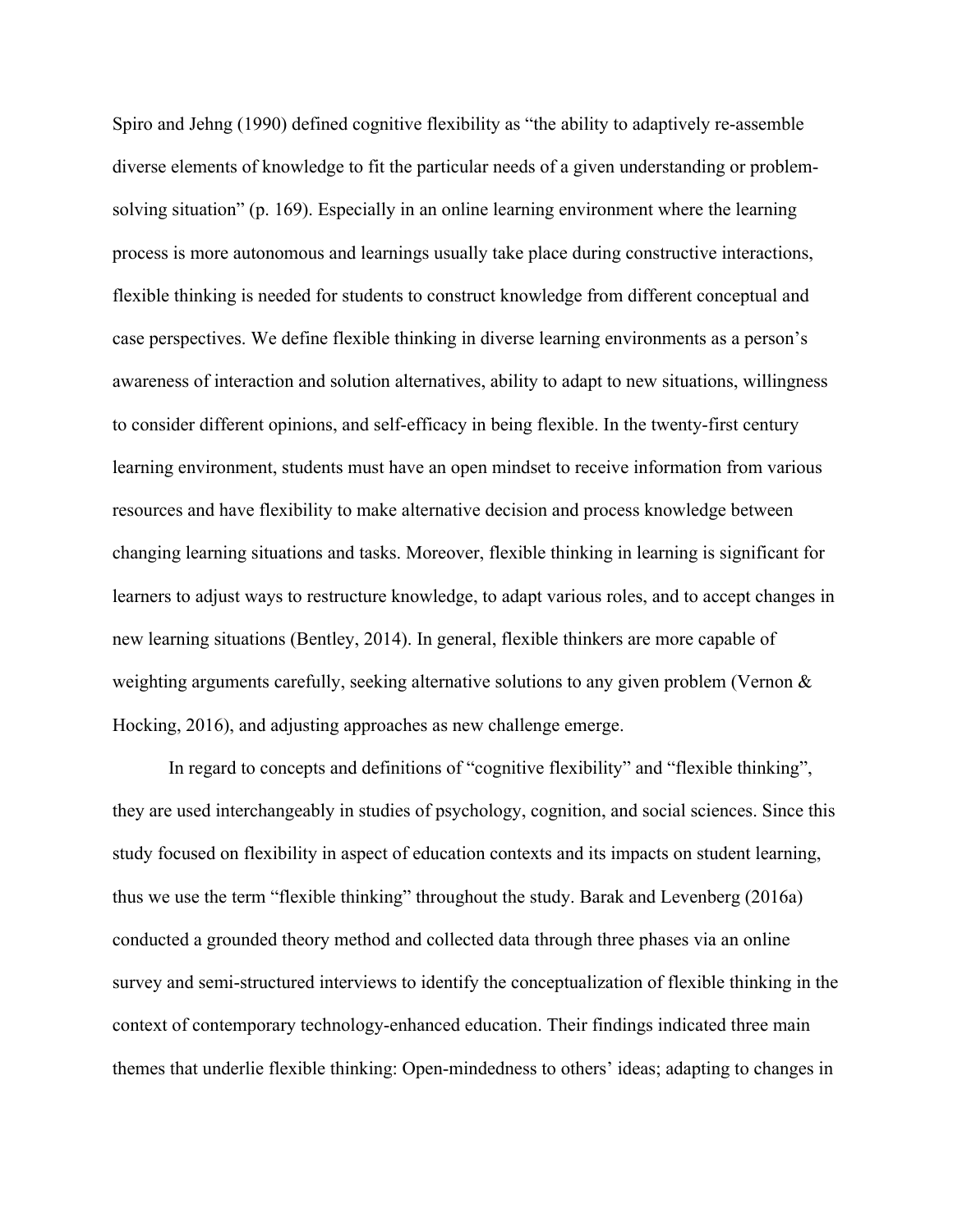learning situation; and accepting new or changing learning technologies. Barak and Levenberg (2016b) further extended the model of flexible thinking and generated a valid and reliable instrument, the Flexible Thinking in Learning (FTL) scale, for measuring an individual's inclination to think flexibly. According to them, the scale can be used as a reflective tool for learners to assess their own strengths and weaknesses and educators can use it to examine the degree of effects of pedagogical interventions on learners' flexible thinking. Thus, we argued that assessing student's flexible thinking is essential especially when online learning technologies and tools are involved and students might have different levels of proficiency in navigating the interfaces of those technologies.

Dweck (2006) introduced the power of "implicit theories of intelligence" that has been shown to make a difference for success in academics (DeBacker et al., 2018; Good, Rattan, & Dweck, 2012). Implicit theories of intelligence refer to individuals' beliefs in the stability versus malleability of intelligence. Students' belief on the degree to which their abilities are, either fixed or can be improved, will influence how they set their learning goals and how willing they are to put efforts into learning new skills. Dweck (2006) stated that mindsets change is about "seeing things in a new way. When [people] change to a growth mindsets, they change from a judge-andbe-judge framework to a learn-and-help-learn framework. Their commitment is to growth, and growth takes plenty of time, effort, and mutual support" (p. 238). It is a world of opportunities to improve for students with an incremental theory of intelligence and they perceive challenges, effort, and setbacks as positive energies for them to learn and grow (Yeager & Dweck, 2012). Especially when students are in the most challenging of times, for example, once the first-time online students are anxious about the isolated online learning environment and do not know how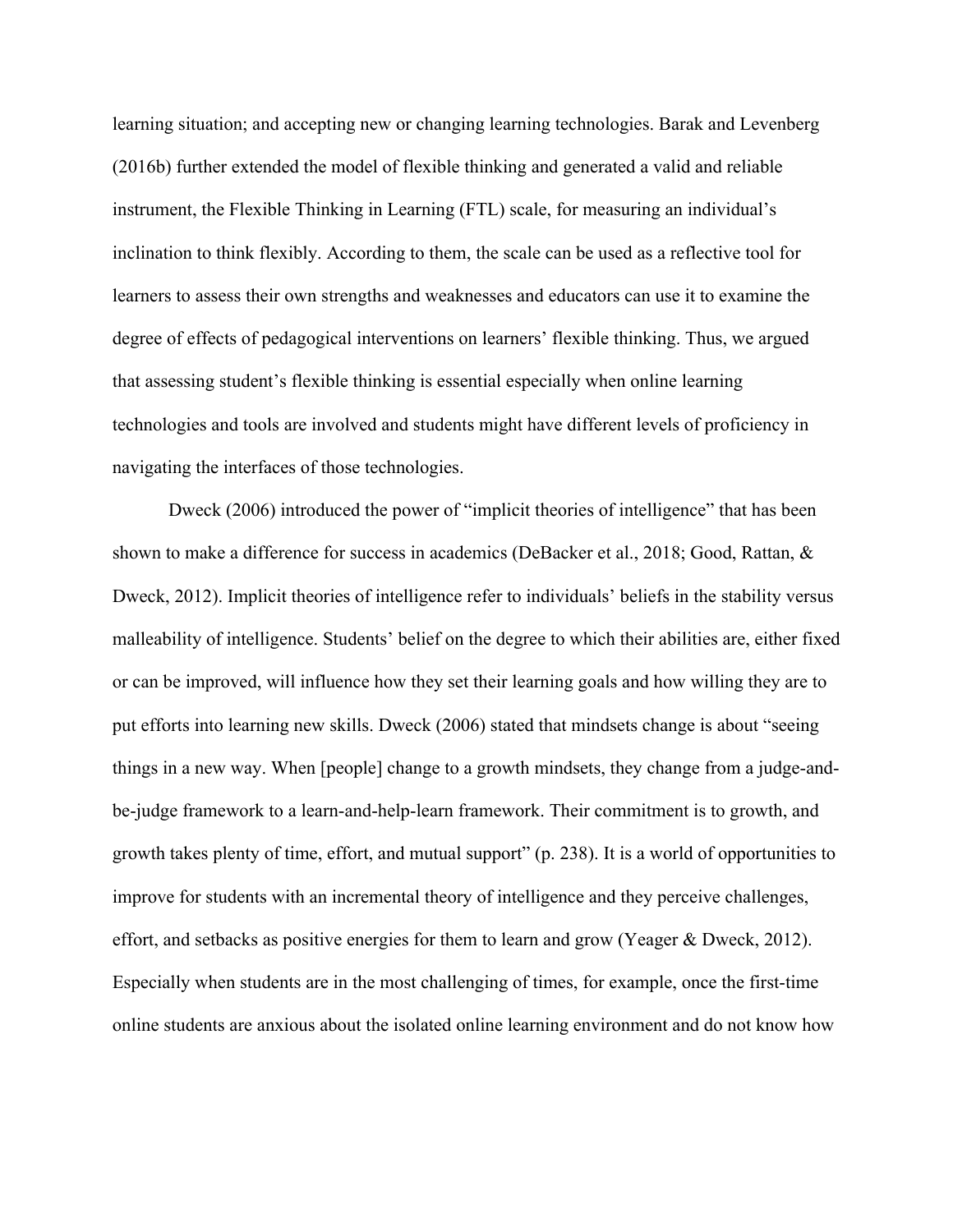to seek helps from other resources, having a growth mindset creates a passion and positive energy for learning (Degol, Wang, Zhang, & Allerton, 2018).

In regard to the relationship between the implicit theories of intelligence and selfefficacy, Komarraju and Nadler's study (2013) revealed that strong self-efficacy leads students to make efforts and be persistent in pursuing their goals. Those students believe that intelligence is changeable and they have the desire to overcome challenges and are less worried about failure. In contrast, students with low self-efficacy usually deal with uncertainty and insecurity in their success in learning and they are less likely to be motivated by mastery goals. However, research has not addressed this connection on students who are facing a more challenging online learning environment and those taking online courses for the first time.

According to Bandura (1977), cognitively flexible people have strong self-belief and are able to behave effectively. Martin and Anderson (2003) stressed that self-efficacy is needed for people in bringing out the desired behavior when they are spontaneously aware that there are alternative choices of behaviors in a given situation. Hence, they claimed that self-efficacy is a part of cognitive flexibility. Findings in prior research reveal that cognitive flexibility is positively related to self-efficacy, self-monitoring, and self-regulation (Çelikkaleli, 2014; Martin & Anderson, 2003). Çelikkaleli (2014) took multi-dimensions of self-efficacy (academic, social and emotional) into account when examining the relation between cognitive flexibility and selfefficacy of adolescents. Çelikkaleli collected data from 270 adolescents (163 female, 107 male) and the Pearson product-moment correlation coefficient indicated significant  $(p < .01)$  and positive relations between cognitive flexibility and academic  $(r = .26)$ , social  $(r = .24)$  and emotional self-efficacy  $(r = .27)$ . However, the relations between cognitive flexibility and selfefficacy in those prior studies mentioned above were all examined with a correlation coefficient.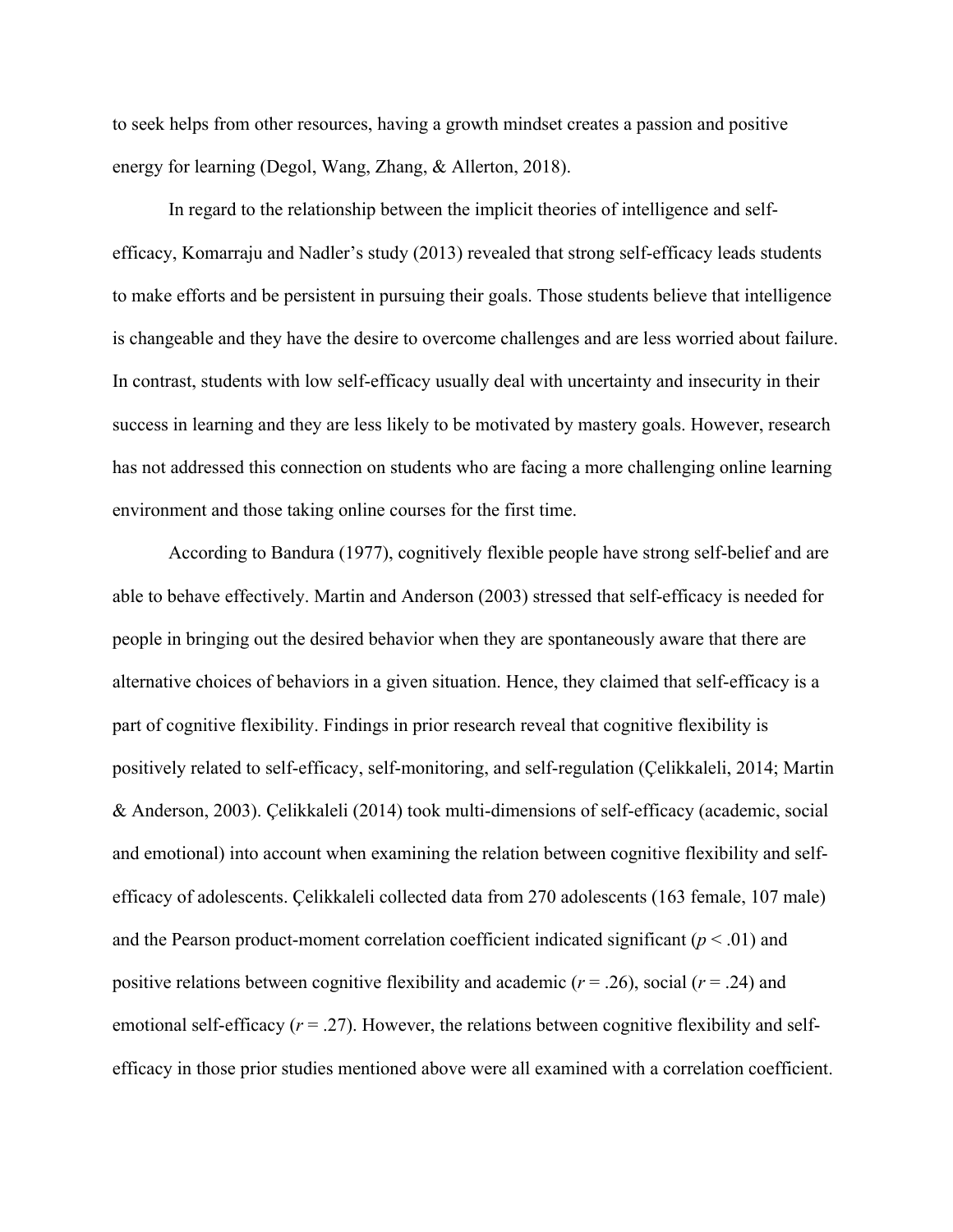We argued that these results were limited in terms of the direction of the relation, and that path analysis was needed to further investigate the magnitude and significance of hypothesized causal connections between these two variables.

Based on prior research and the implicit theories of intelligence, we hypothesized that flexible thinking and growth mindsets have a positive relation to learning self-efficacy. The

research framework is provided in Fig. 1.

**H1a.** First-time online students' learning technology acceptance is positively associated their learning self-efficacy.

**H1b.** First-time online students' open-mindedness in learning technology is positively associated with their learning self-efficacy.

**H1c.** First-time online students' adaption to new learning situations is positively associated with their learning self-efficacy.

**H1d.** First-time online students' growth mindsets is positively associated with their learning selfefficacy.

# *2.2. Flexible thinking, growth mindsets, and online student engagement*

Engagement has been recognized as a vital contributor for students learning accomplishment and success. In addition, it is associated with academic achievement and persistence in school (Handelsman, Briggs, Sullivan, & Towler, 2005; Jung, & Lee, 2018; Wang, 2017). Researchers consider and view student engagement as a multidimensional construct that links different components of students positively and proactively involving and committing in the learning process. Fredricks, Blumenfeld, and Paris (2004) described and defined engagement in three ways: behavioral engagement refers to the observable behaviors necessary to meet academic standards, such as attendance, and to be successful on academic tasks, such as autonomy participation and concentration in academically related activities. Emotional engagement concerns student's feelings in the classroom and regarding their learning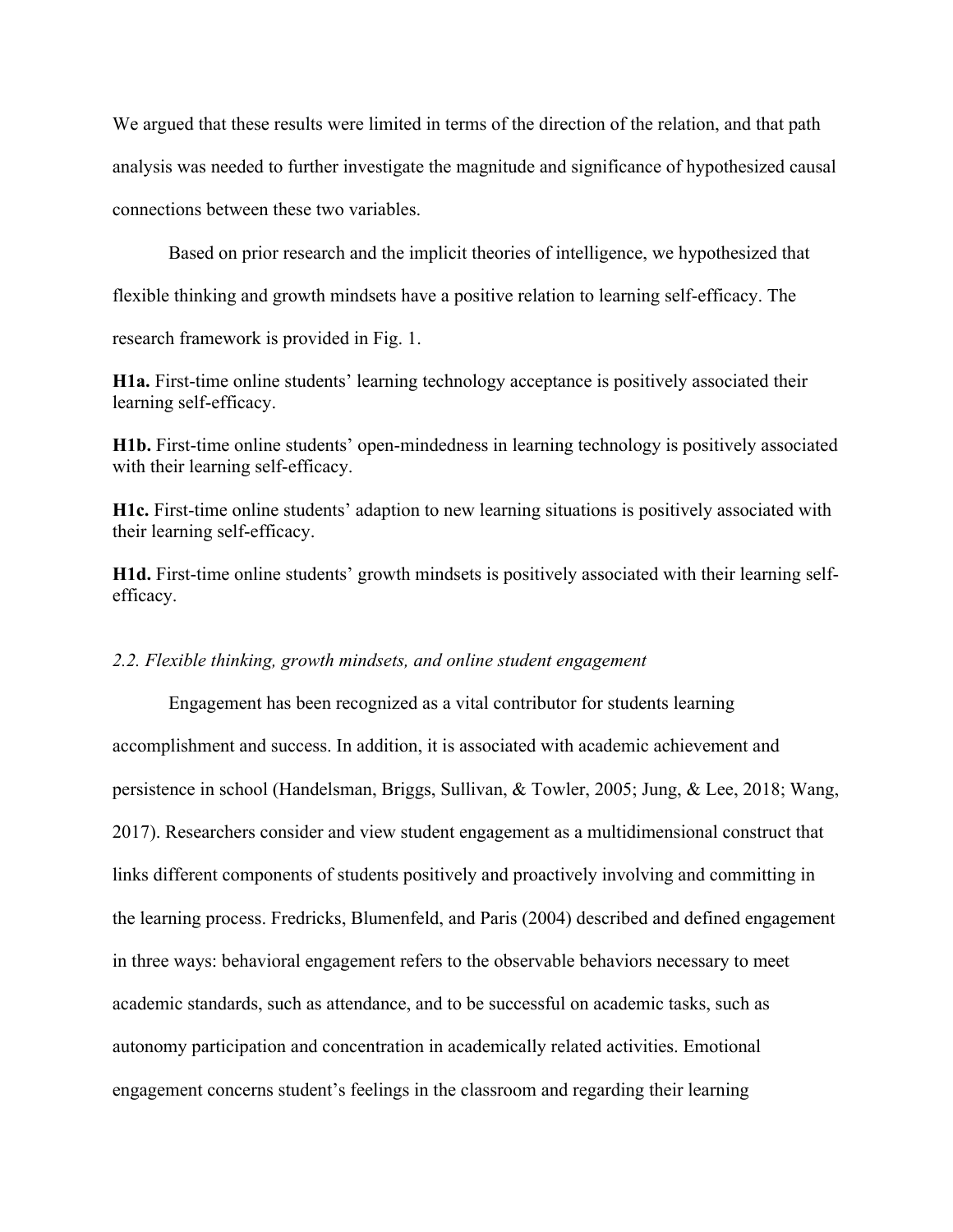experiences, including interest, boredom, anxiety, and social belonging. Finally, when learning and interacting in an online learning environment, cognitive engagement is important for students to be self-regulated and strategic, so they can focus more on deeper learning process. Similarly, Handelsman et al. (2005) proposed a four sub-constructs of measuring student learning engagement, including skills engagement (putting efforts in reading, studying, and completing homework); emotional engagement (making the learning interesting and relating to their life), participation/interaction engagement (having fun and participating in class discussion); and performance engagement (getting a good grade and doing well in the class). As online learning becomes a common course delivery method that is truthful for all disciplines in higher education around the world, a description of online student engagement should emerge. Dixson (2015) combined social constructivist notions of learning and the Community of Inquiry model, he stated that "Engagement involves students using time and energy to learning materials and skills, demonstrating that learning, interacting in a meaningful way with others in the class, and becoming at least somewhat emotionally involved with their learning" (p. 4).

The Partnership for 21<sup>st</sup> Century Skills (P21, 2009) determined that flexibility and adaptability skills are essential for students in the Information Age in order to develop life and career skills. From course design and teaching strategy standpoints, educational technologies seem to be most effective when they are situated in a flexible framework of knowledge of content, pedagogy, and technology (Maeng, Mulvey, Smetana, & Bell, 2013). Nevertheless, students are required to be flexible in their ability to use technologies efficiently and be flexible in learning new technical skills when facing new situations (Calvani, Cartelli, Fini, & Ranieri, 2008) for them to be active and engaged learners in technology-enhanced learning environments. Hence, technology acceptance and adaption is an important skill for  $21<sup>st</sup>$  century learners,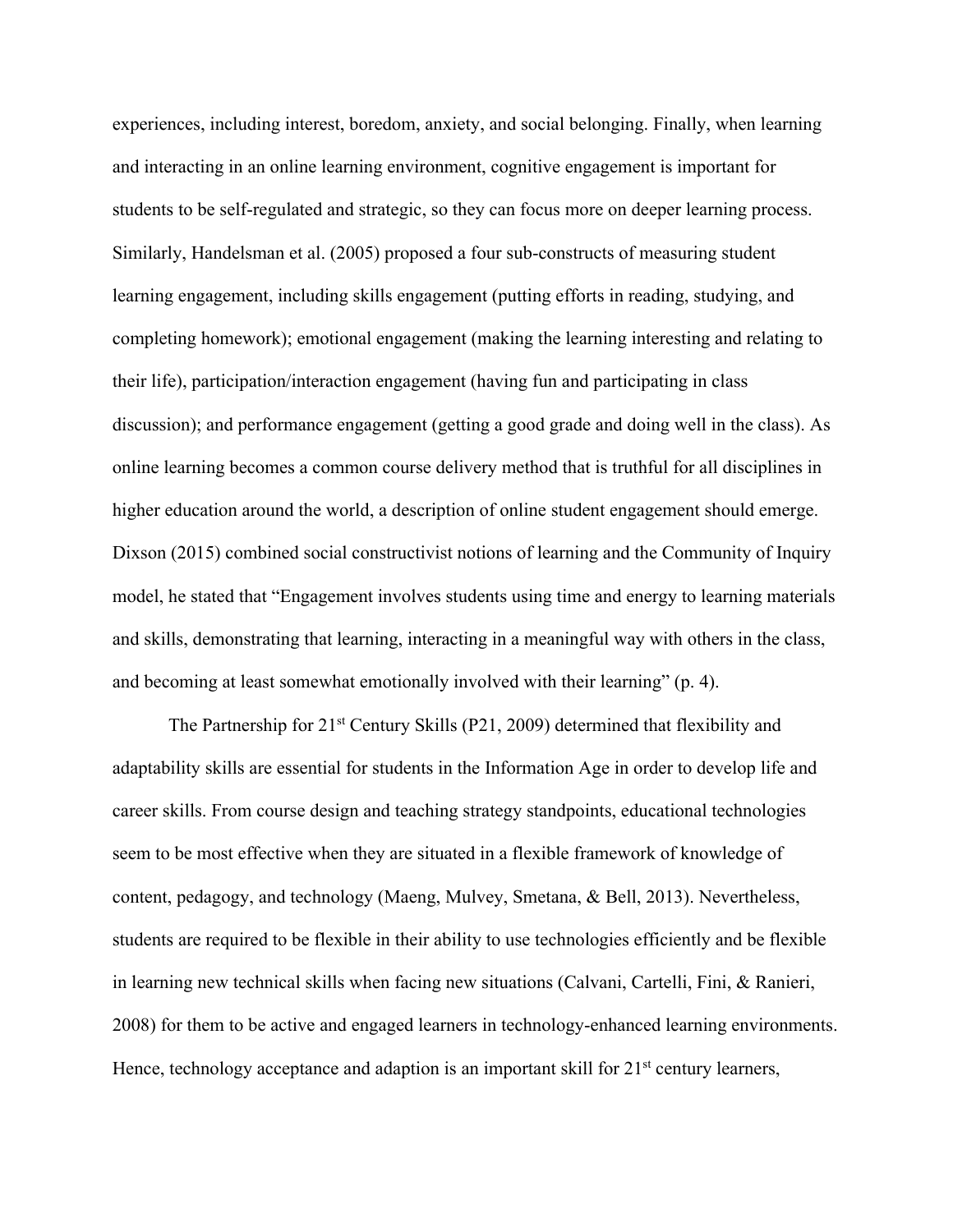especially when learning online, to effectively use technology for meaningful learning (Barak & Levenberg, 2016a) and engage in technology integration tasks.

Dweck's implicit theories of intelligence postulates that mindset is an important personality variable and students' mindsets can have an important influence upon their motivational beliefs on achievement behavior when engaging in academic tasks (Aditomo, 2015; Dweck, 2006; Dweck, Mangels, & Good, 2006). Zenh, Hou, and Peng (2016) recruited 1260 Chinese students (602 female, 658 male) from five primary and middle schools and conducted a structural equation model (SEM) analysis. The results supported their hypothesis that the development of high levels of growth mindsets correlated with higher school engagement (*r* = .20, *p* < .001). Similarly, Kern, Waters, Adler, and White's (2015) findings also indicated a positive and significant relation between growth mindset and school engagement (*r* = .30, *p*

< .01). Hence our hypotheses:

**H2a.** First-time online students' learning technology acceptance is positively associated with their online learning engagement.

**H2b.** First-time online students' open-mindedness in learning is positively associated with their online learning engagement.

**H2c.** First-time online students' adaption to new learning situations is positively associated with their online learning engagement.

**H2d.** First-time online students' growth mindsets is positively associated with their online learning engagement.

# *2.3. Learning self-efficacy and online student engagement*

According to Bandura (1997), people with high levels of self-efficacy tend to interpret uncontrollable situations and problems more as challenges than as obstacles or hindrances. In this regard, self-efficacy is postulated as having a positively link to engagement level (Schunk &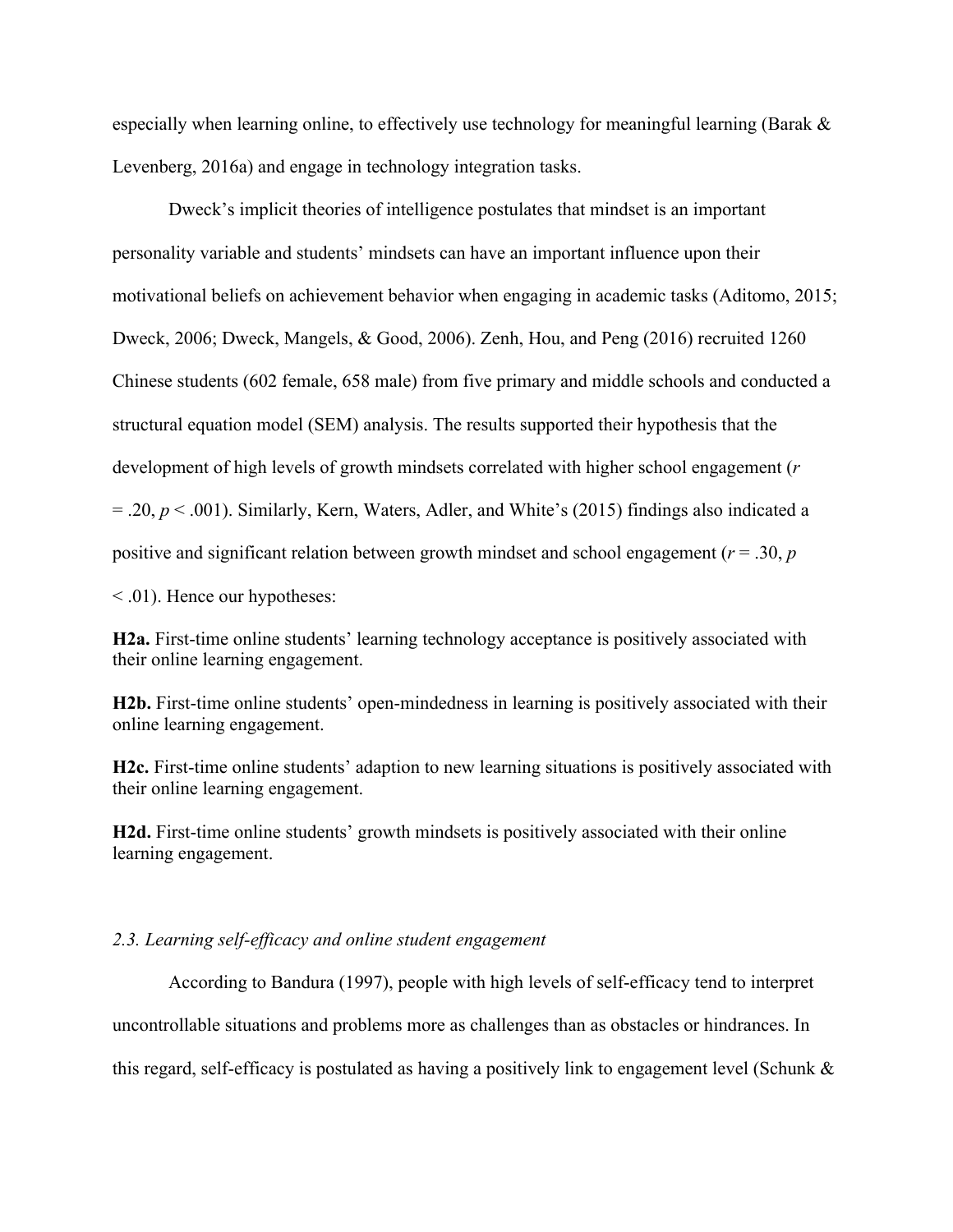Mullen, 2012; Ventura, Salanova, & Llorens, 2015). Levpuscek and Zupancic (2009) stated that students' beliefs about their academic capabilities become an essential factor that can affect academic engagement and performance. It is because students who feel efficacious about learning are able to make adequate modifications (e.g., learning strategies, seeking help) to improve their learning and simultaneously to foster their learning engagement (Schunk & Mullen, 2012). Walker, Greene, and Mansell (2006) studied 191 undergraduate students, they hypothesized that self-efficacy, and intrinsic motivation would have a positive correlation with meaningful cognitive engagement. Their findings indicated that self-efficacy contributed to the prediction of meaningful cognitive engagement with a path coefficient of  $r = .32$ ,  $p < .01$ . Hence our hypothesis,

**H3.** First-time online students' learning self-efficacy is positively associate with their online learning engagement.

However, when the literature was reviewed in terms of the effects of flexible thinking, mindsets and self-efficacy on student engagement, only a few studies have examined those important learning factors in contemporary and technology-enhanced online contexts. We believe that this topic is one to be studied further and results from empirical research are also needed to close the gap in understanding the effects of first-time online learners' perceived personal behaviors in learning.

## **3. Methods**

#### *3.1. Participants and Settings*

Participants were undergraduate and graduate students enrolled in the fully online course(s) for the first time during spring semester in the 2016-2017 academic year at a Southern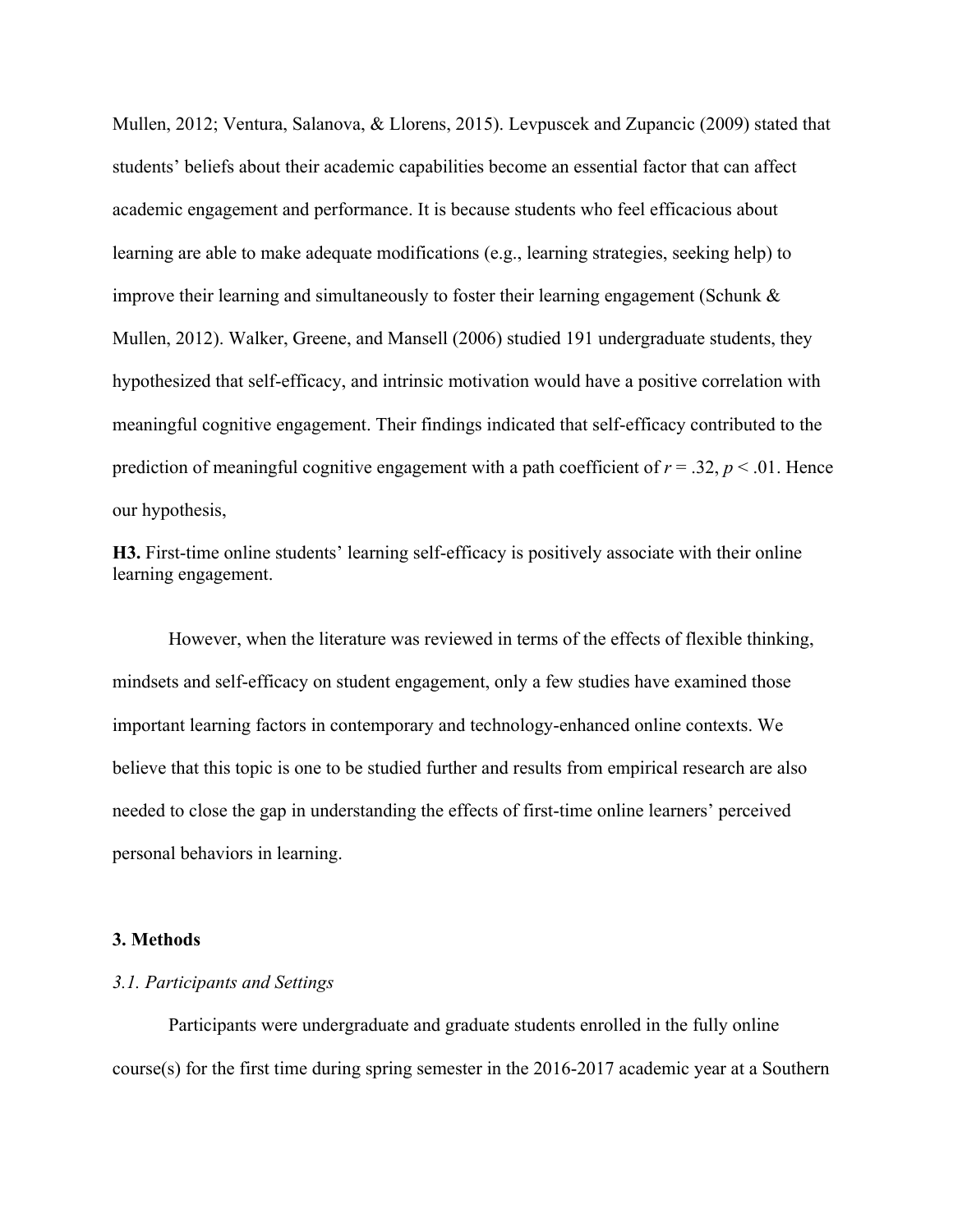university in the United States. Since 2010-2011 academic year, instructors were encouraged to develop online curriculum and offer more effective online courses with instructional designers' guidance and assistance. Currently, approximately 50 fully online degrees have been offered across disciplines. Furthermore, since summer term in the 2015-2016 academic year, the university has increased the availability and schedule flexibility of online courses during summer terms. This, in conjunction with lowering the online tuition rate, has resulted in a steady enrollment growth of more than 6% in each summer term. Student enrollment data of the present semester in the university's student information system were retrieved and compared with enrollment data during five years prior to determine the list of students who were taking online courses in that semester for the first time at this university. In addition, to facilitate validation of participants' online learning experience, all participants were asked the following question: "Are you taking your first online course?" Only participants who indicated themselves as the first-time online students would receive further survey questions for them to complete. As a result, 1116 students were recognized as first-time online learners at this university and were invited to participate in this study. A total of 254 surveys were returned with a response rate of 23 percent. Of the participating students,  $68.9\%$  ( $n = 176$ ) were female; and  $30.7\%$  ( $n = 78$ ) were male (see Table 1). There were more female students than male students in this study of online learning. Seventy-four participants (29.1%) were in their junior year and the majority of respondents (*n* = 74, 29.1%) reported being in the 20–24 age range. There were more undergraduate students (85%) than graduate students (15%) in our sample.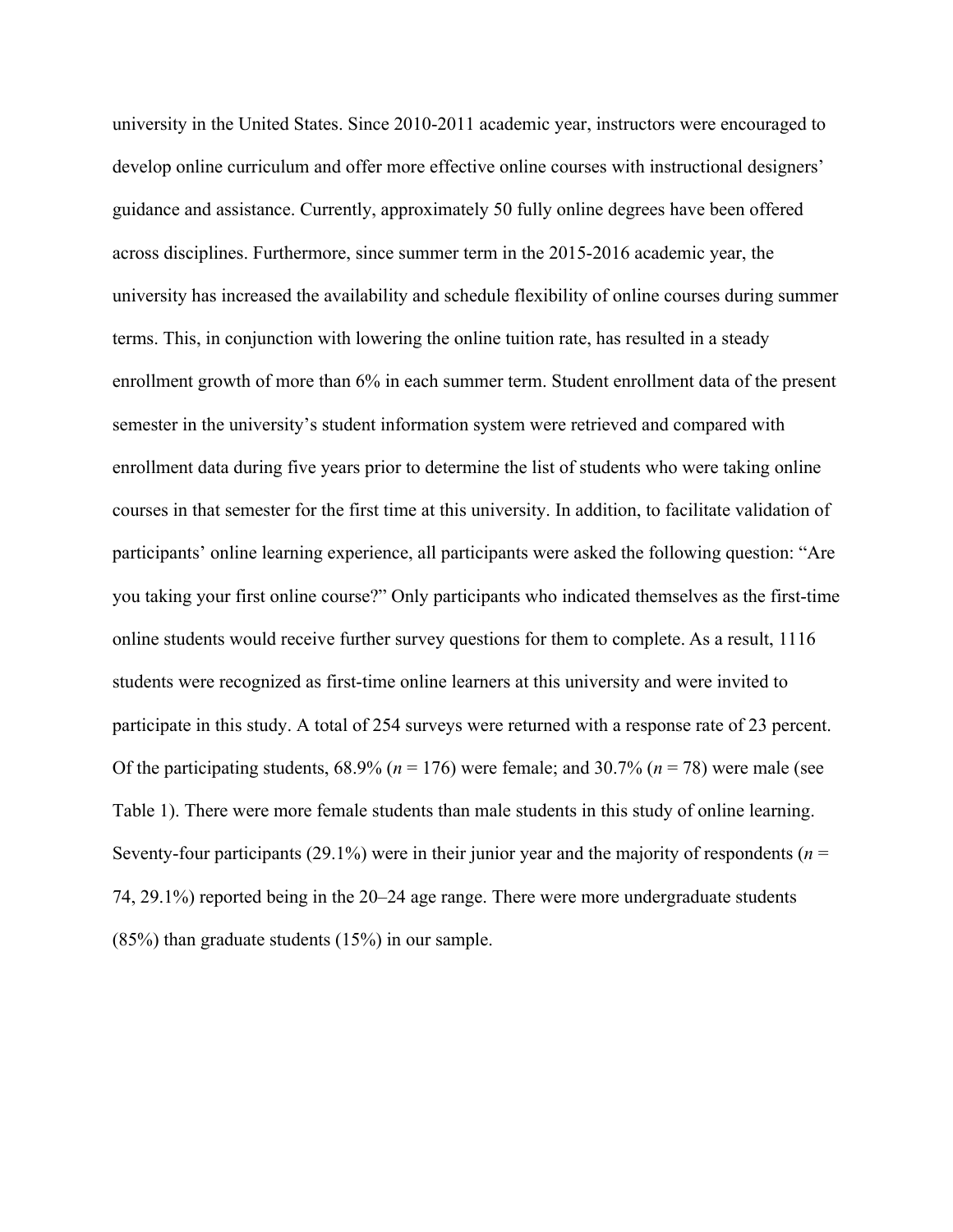# **Table 1**

| Gender<br>Female<br>Male | 176 (68.9%)<br>78 (30.7%) |
|--------------------------|---------------------------|
| Age                      |                           |
| Under 20                 | 54 (21.3%)                |
| $20 - 24$                | 74 (29.1%)                |
| $25 - 29$                | 40 (15.7%)                |
| 30-39                    | 45 (17.7%)                |
| 40-49                    | 29 (11.4%)                |
| Over 50                  | 12(4.7%)                  |
| <b>Class Level</b>       |                           |
| Freshman                 | 59 (23.2%)                |
| Sophomore                | 54 (21.3%)                |
| Junior                   | 74 (29.1%)                |
| Senior                   | 29 (11.4%)                |
| <b>Graduate Students</b> | 38 (15.0%)                |

*Demographic Information of Participants (N = 254)*

# *3.2. Instrumentation*

## *3.2.1. Flexible Thinking in Learning (FTL) Scale*

In this study, students' flexible thinking was measured by Barak and Levenberg's (2016b) Flexible Thinking in Learning (FTL) scale that consists of three subscales: Acceptance of new or changing technologies (5 items), Open-mindedness to others' ideas (7 items), and Adapting to changes in learning situations (5 items). The questions included, for example, "I adjust quickly to new learning technologies," and "I do not have trouble getting used to new learning situations." The reliability of the survey in this study was .957, using Cronbach's Alpha, which indicates a strong degree of internal consistency.

# *3.2.2. Implicit Theories of Intelligence Scale*

An 8-item (5 point) Likert-type questionnaire developed by Dweck and her colleagues (2006) was given to the participants to determine their mindset. The questions include, for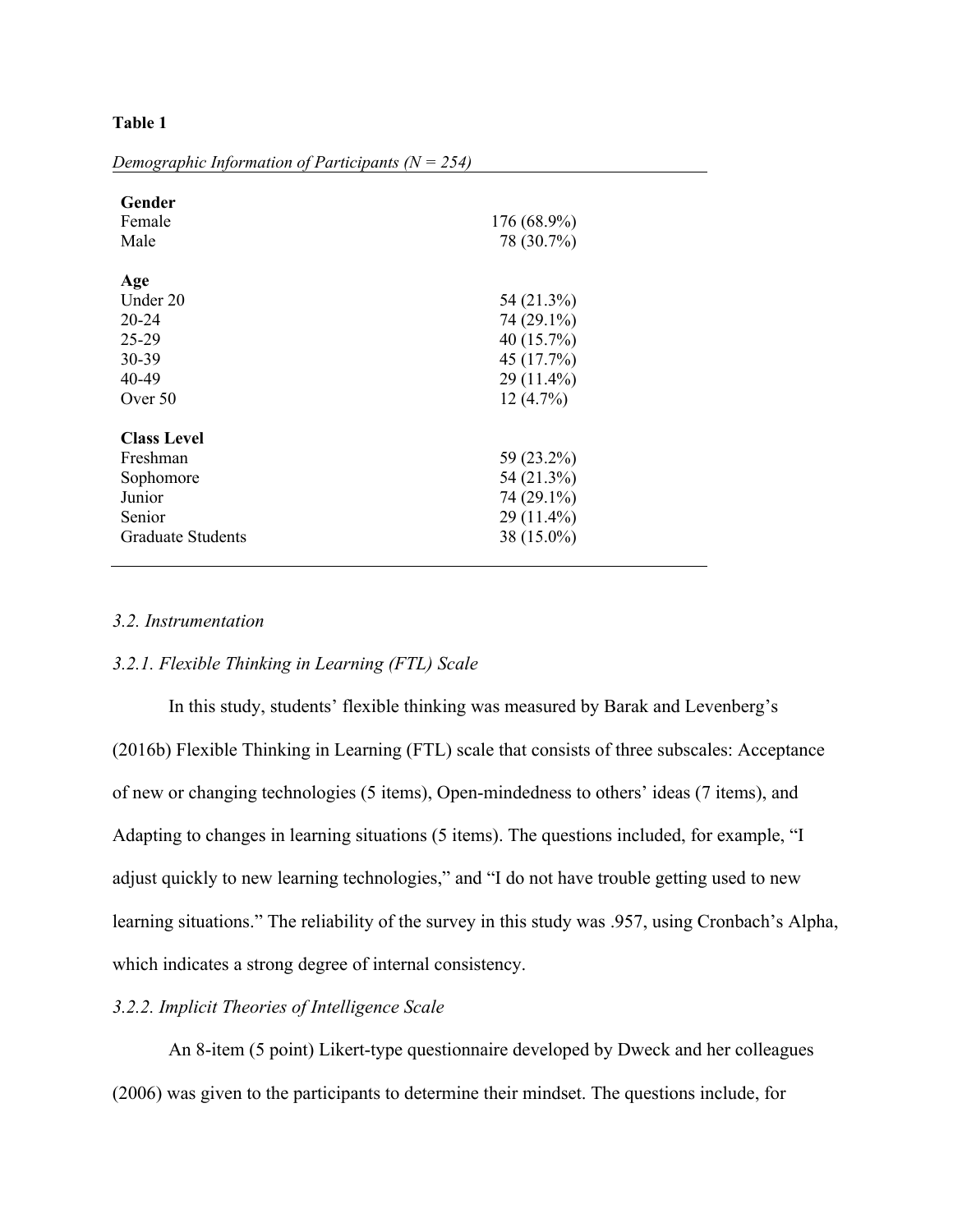example, "You can learn new things, but you can't really change how intelligent you are," "No matter how much intelligence you have, you can always change it quite a bit," and "You can always substantially change how intelligent you are." The scale displayed acceptable internal consistency ( $\alpha$  = .767) in this study.

#### *3.2.3. Online Student Engagement (OSE) Scale*

The 19 items OSE Scale was purposely developed to examine the effectiveness of student engagements in online courses and was validated by Dixson (2015). It consists of four subscales: Skills (6 items), Emotion (5 items), Participation (6 items), and Performance (2 items). All items were measured on a 5-point Likert-type scale, ranging from  $1 = \text{``not at all characteristic of me''}$ to 5 = "*characteristic of me.*" The questions include, for example, "Making sure to study on a regular basis," and "Finding ways to make the course interesting to me." The Cronbach's alpha of the scale in this study was 0.948, indicating strong internal consistency.

#### *3.2.4. Self-Efficacy for Learning and Performance Scale*

One of the subscales, self-efficacy for learning and performance, in Motivated Strategies for Learning Questionnaire (Pintrich, Smith, Garcia, & Mckeachie, 1991) was adapted and utilized to measure students' self-efficacy for learning. MSLQ has been widely adapted and studied, either in its full version that consists of 15 subscales or the form of selected subscales (Duncan & McKeachie, 2005; Holland et al., 2018; Muis, Winne, & Jamieson-Noel, 2007). Holland et al. (2018) conducted a meta-analytic review of reliability estimates (the years from 1991 to 2015) from 295 peer-reviewed journal articles studying MSLQ subscales. Results from 199 alpha coefficients particularly associated with the self-efficacy produced mean reliability scores ranged from .48 to .96. In this study, all eight items were measured by a 7 point Likert-type scale and strong internal consistency was reported ( $\alpha$  = .965).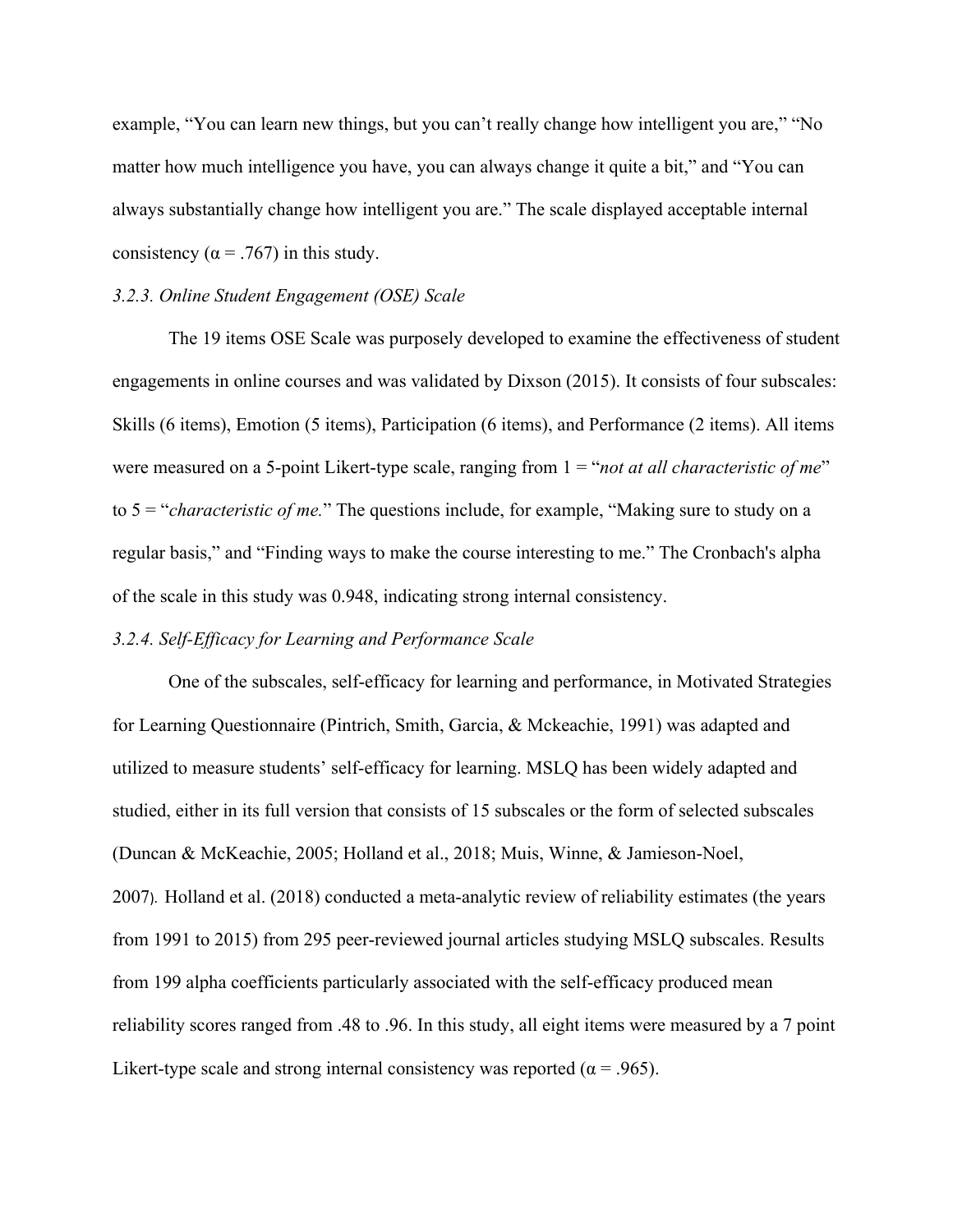# *3.3. Data Collection and Analysis Procedures*

During the last three weeks of the semester, the *Flexible Thinking in Learning (FTL) Scale*, *Implicit Theories of Intelligence Scale*, and *Online Student Engagement (OSE) Scale* were distributed in an online survey format and a survey invitation letter was sent to students. All scales were expected to take about 20 minutes to complete. IBM SPSS AMOS 24.0 was utilized to conduct the path analysis. The test statistics of good model fit (Hu & Bentler, 1999) included Chi-square (*p* >.05), Comparative Fit Index (CFI >.95), Root Mean Squared Error of Approximation (RMSEA < .06), and Standardized Root Mean Square Residual (SRMR < .08).

# **4. Results**

First, a confirmation factor analysis (CFA) was conducted to verify the factor structure of a set of observed variables. Item standardized regression weight estimates for the three-factor FTL model revealed ranges of the regression weight from .787 to .861 on the *Open-mindedness in learning* items; from .802 to .876 on the *Learning technology acceptance* items; and from .810 to .937 on the *Adapting to new learning situations* items. All loadings were significant at *p* < .001 level. Goodness of fit indices of CFA indicated a good fit of the collected data and the model χ² (101, *N* = 254) = 259.34, p = .000, TLI = .947, RMSEA = .079, GFI = .90, CFI = .956 (Hu & Bentler, 1999).

Path model fit tests were done in AMOS and the results of the path analysis indicated good model fit  $\chi^2$  (1,  $N = 254$ ) = 1.13, p > .05, TLI = .997, RMSEA = .023, SRMR = .003, GFI  $= .999, AGFI = .969$  (Hu & Bentler, 1999) as shown in Figure 2.

Table 2 shows the path coefficient for each path along with its significance. An alpha of 0.05 was used as the cutoff for significance and the results from the path analysis supported six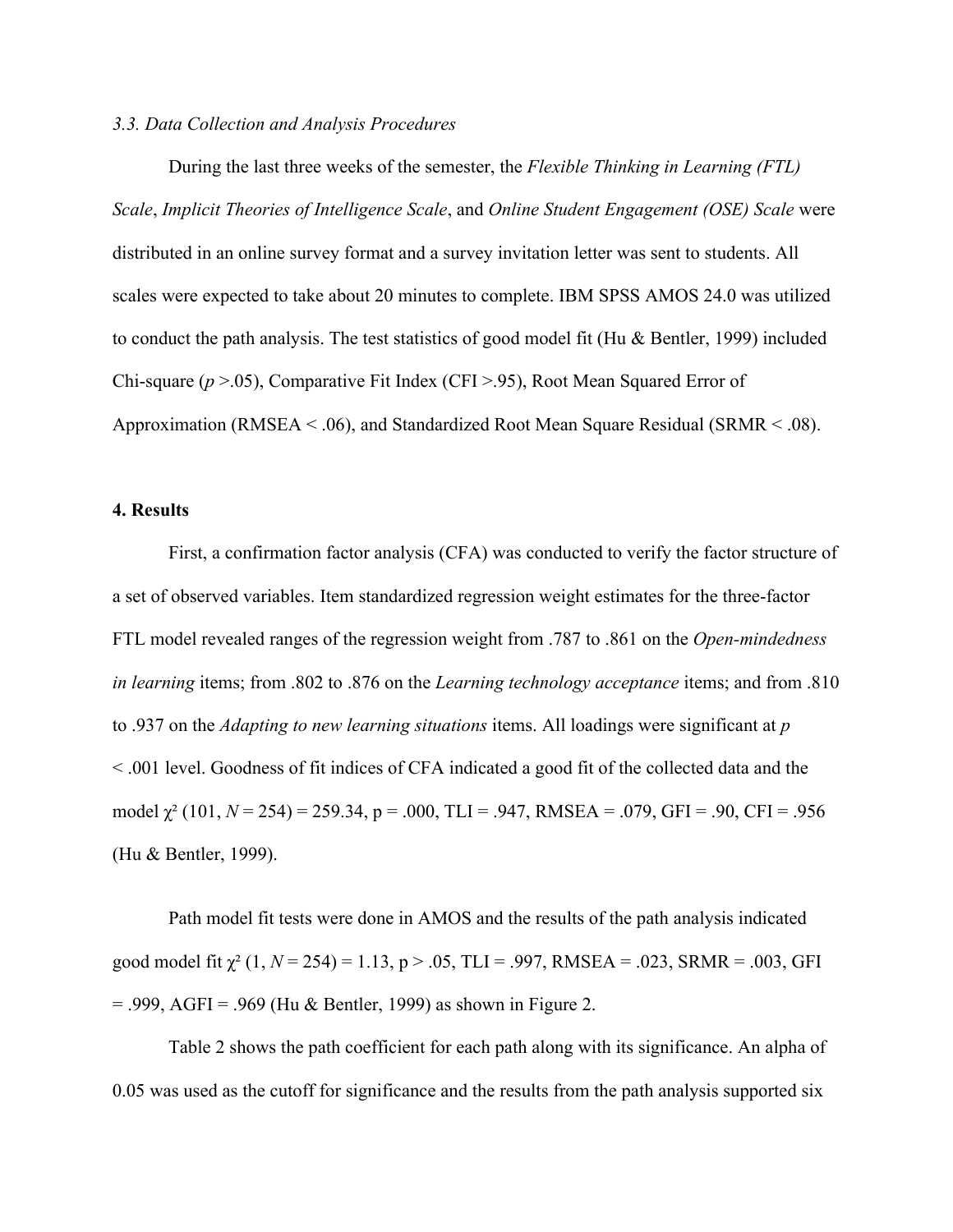out of the eight hypotheses. Except for H1a: Learning Technology Acceptance  $\rightarrow$  Self-efficacy and H1d: Growth Mindsets  $\rightarrow$  Self-efficacy, all standardized path coefficients have values between 0.14 to 0.31, which are considered medium effect. In addition, this model accounted for 28% of variance for flexible thinking and growth mindsets in explaining self-efficacy and 36% of variance for flexible thinking, growth mindsets and self-efficacy in explaining online student engagement.



**Fig 2.** Final path model,  $* p < .05, ** p < .01$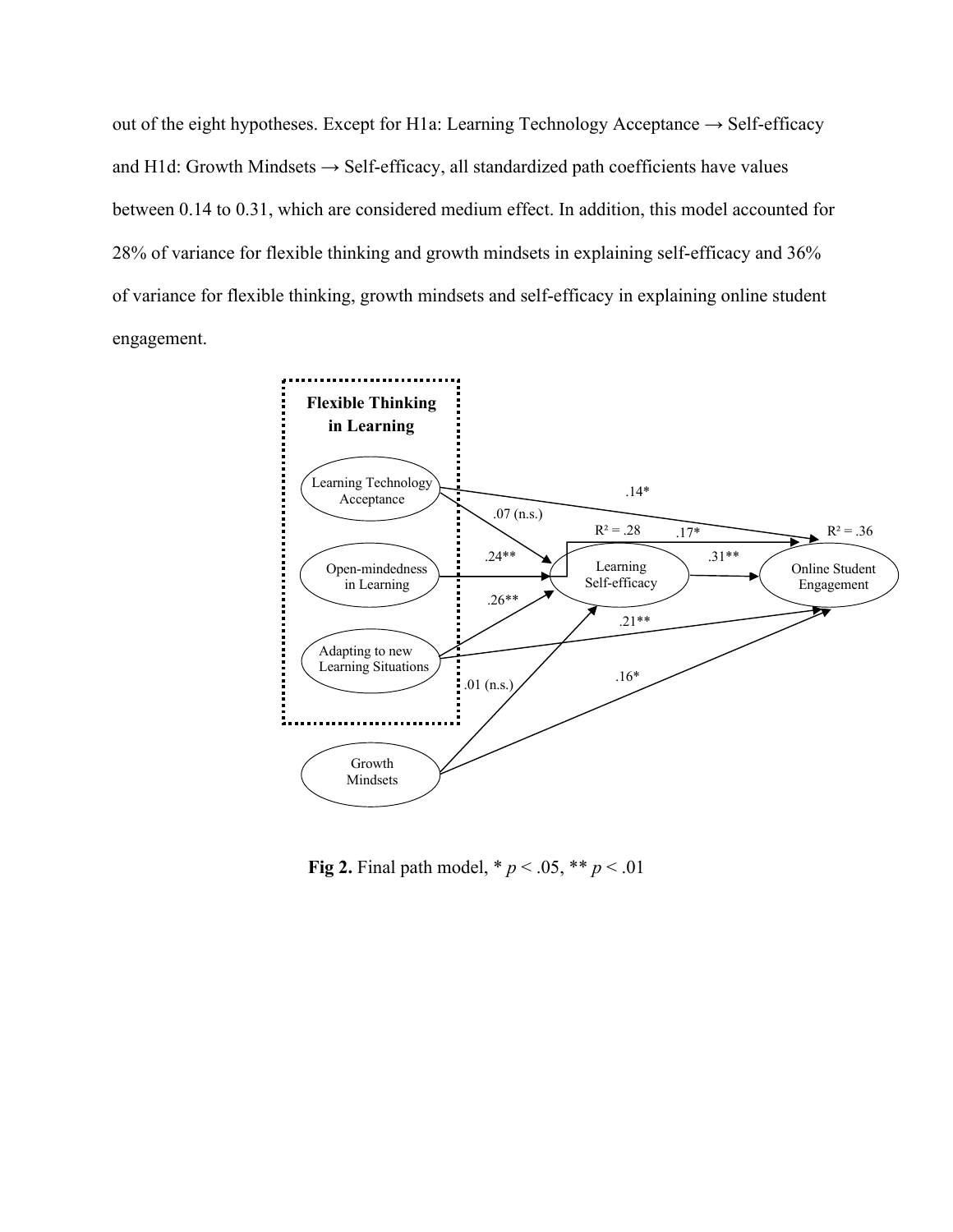#### **Table 2**

| Hypothesis testing results<br><b>Hypothesis</b> | Path                                                                | Path Coefficient | <b>Results</b> |
|-------------------------------------------------|---------------------------------------------------------------------|------------------|----------------|
| H <sub>1</sub> a                                | Learning Technology Acceptance $\rightarrow$ Self-efficacy          | .07              | not support    |
| H <sub>1</sub> b                                | Open-mindedness in Learning $\rightarrow$ Self-efficacy             | $.24**$          | support        |
| H1c                                             | Adapting to New Learning Situation $\rightarrow$ Self-efficacy      | $.26**$          | support        |
| H <sub>1</sub> d                                | Growth Mindsets $\rightarrow$ Self-efficacy                         | .01              | not support    |
| H2a                                             | Learning Technology Acceptance $\rightarrow$ Student Engagement     | $.14*$           | support        |
| H2b                                             | Open-mindedness in Learning $\rightarrow$ Student Engagement        | $.17*$           | support        |
| H2c                                             | Adapting to New Learning Situation $\rightarrow$ Student Engagement | $.21**$          | support        |
| H2d                                             | Growth Mindsets $\rightarrow$ Student Engagement                    | $.16*$           | support        |
| H <sub>3</sub>                                  | $Self\text{-efficacy} \rightarrow Student$ Engagement               | $.31**$          | support        |

*Note*. \* *p* < .05, \*\* *p* < .01

# **5. Discussion**

This study examined the influence of flexible thinking, mindsets, and self-efficacy for learning on the first-time online students' online learning engagement through path analysis. The findings of this study supported most of our hypotheses. It appears that first-time online learners with high flexible thinking, growth mindsets, and learning self-efficacy are more likely to be engaged in online courses. The hypothesis of a positive relationship between flexible thinking and learning self-efficacy was supported, which is consistent with the findings of previous research (Çelikkaleli, 2014; Martin & Anderson, 2003) where Çelikkaleli's (2014) study investigated the relationship of flexible thinking and learning self-efficacy among high school students and a positive correlation of these two variables was confirmed.

Among three dimensions of flexible learning, "adapting to new learning situations" and "open-mindedness" strongly influence learning self-efficacy; however, "learning technology acceptance" does not have an impact on self-efficacy. It may be due to that the first-time online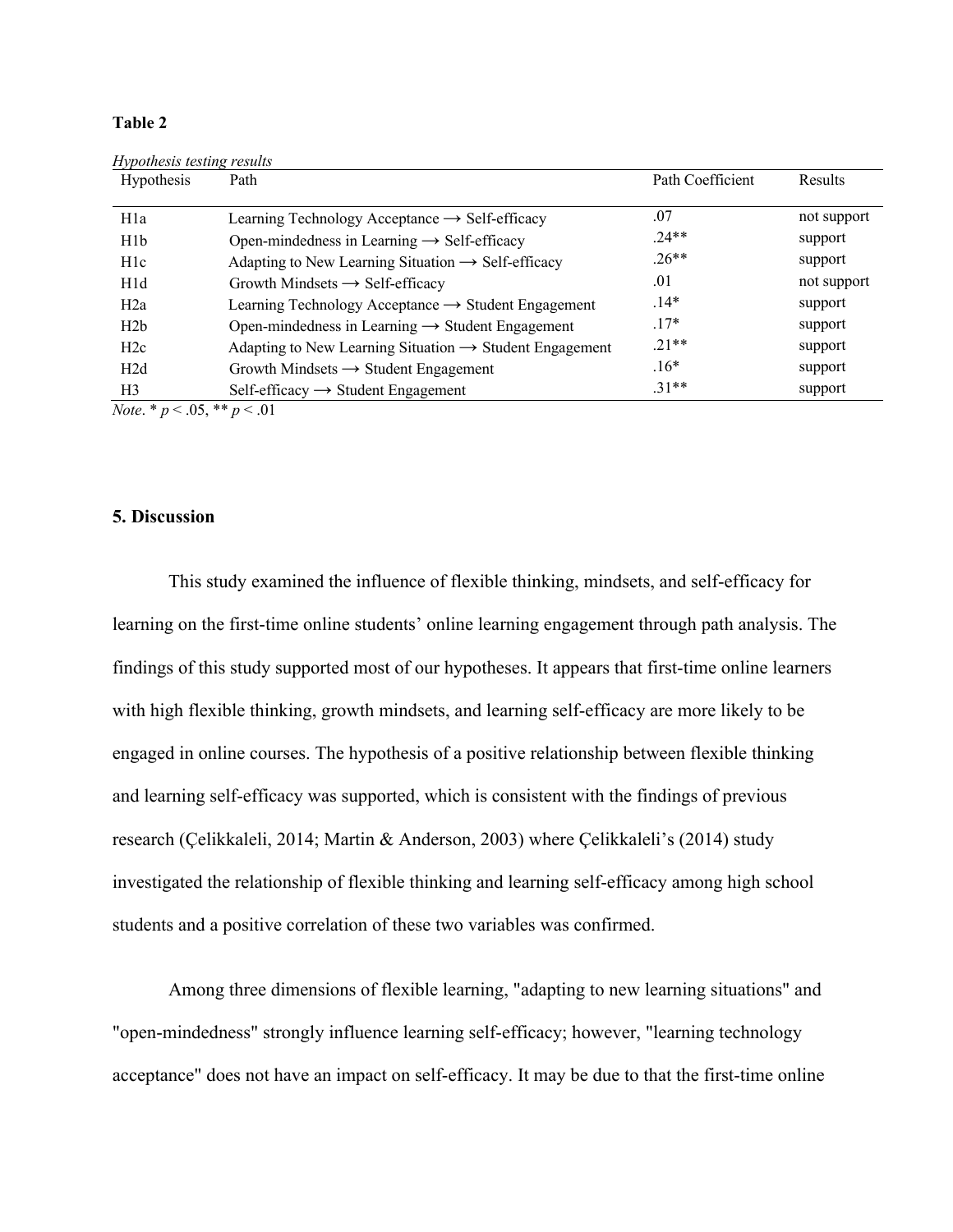students showed similar levels of accepting new or changing learning technologies, which leads to no significant differences in self-efficacy. Contrary to previous studies that postulate growth mindset is positively related to self-efficacy (Dweck, 1999; Komarraju & Nadler, 2013), growth mindset did not significantly influence self-efficacy among first-time online students. This result implies that whether first-time online students believe intelligence is malleable or not did not have an impact on their feeling of self-efficacy towards success for the online course.

We found that flexible thinking and growth mindsets have a significant effect on online students' engagement. These results indicate that first-time online learners with higher levels of technology acceptance and willingness to adapt themselves to new learning circumstances and embrace new challenges or setbacks, show higher engagement in learning. This finding is in accordance with previous studies that state the necessity of possessing flexibility and adaptability skills for students to be more engaged in learning (Howard, Ma, & Yang, 2016; Rashid & Asghar, 2016), and the positive relationship between growth mindsets and engagement (Aditomo, 2015; Hou & Peng, 2016).

As indicated in the literature review, self-efficacy is positively related to learning engagement, and is an important predictor of student academic engagement and success (Levpuscek & Zupancic, 2009; Schunk & Mullen, 2012; Ventura, Salanova, & Llorens, 2015). This result is strongly supported by our study that the more self-efficacious the students are, the more they will possess self-regulated learning habits and mega-cognitive strategies (Sungur & Kahraman, 2011), which, in turn, promote student's engagement and learning. First, goal setting is a powerful process for students to have clear visions on their learning and motivate them for committing efforts in order to accomplish each achievement. Instructors could assist students in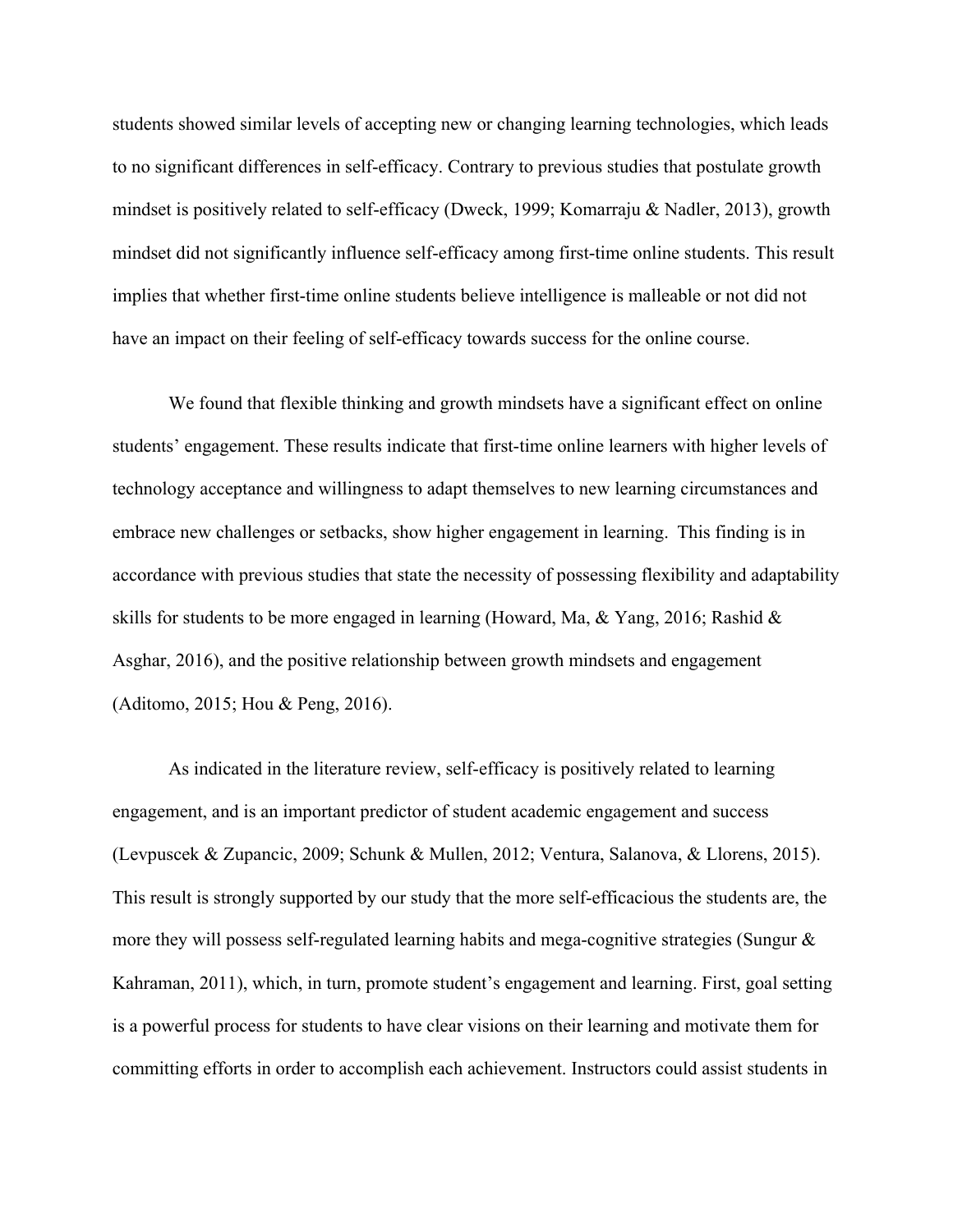setting specific, attainable, and relevant goals and advise them to review and adjust their learning goals. In addition, role-play simulations involving real-world scenarios can be used to provide students with a great self-assessment opportunity to build and grow their confidence or selfefficacy in learning. In addition, self-efficacy was a mediating variable for the impact of flexible learning on student engagement. First-time online students who had higher confidence in dealing with challenges and problems were more likely to be more engaged in online learning to achieve academic success.

## *5.1. Limitations*

There are several limitations in this study that should be considered. First, we included both undergraduate and graduate students who were first-time learners for online courses at the proposed institution by looking back to the previous record of students' enrollment in last five years prior to their attending to the online course in the semester where the survey was distributed. In addition, a question in the survey was designed to ask whether this is students' first time taking the online course. However, there is a possibility that our study did not rule out the students who had attended a MOOC course or other informal online training, or the students who considered themselves as the first-time online student only at the current institution. Secondly, self-report data were used to measure students' perceived engagement based on one of the instruments or methods for the evaluation of student engagement. The self-report data may not fully capture students' actual engagement in an online course, depending on the instrument that was chosen, which would possibly lead to the bias of the report of student engagement. Thirdly, the sample of this study included the majority of adult learners. We did not distinguish traditional teenage undergraduates or graduates from those who were adult learners at their age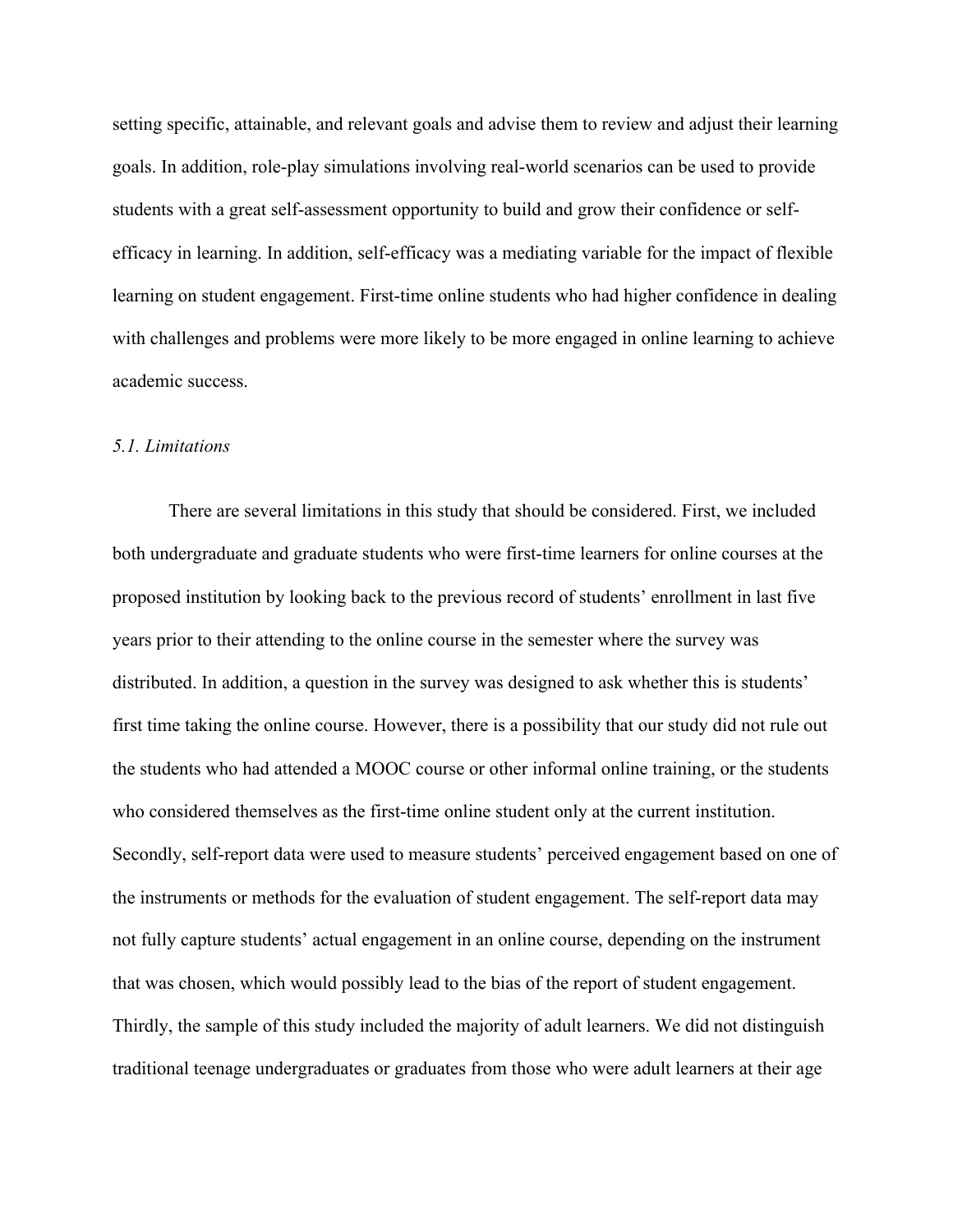of over 25 years old. Although we targeted the students who took the online course for the first time, these two groups of students may be different in certain ways. In addition, the low response rate of this study (23%) may be due to that some of the students whom we delivered the survey to might not be the true first-time online learners so that they did not choose to participate in the survey. Therefore, our study may not fully capture the students who did not respond but were first-time online students in the university setting. Low response rates may result in a bias of research findings when the other first-time online students within the 75% of the nonrespondents were counted. Strategies (providing rewards or gift cards, etc.) to increase the response rate could be applied to increase the response rate of first-time online students to minimize the bias issue from the low response rate. Furthermore, most of the first-time online students who responded were course completers. As the survey was given at the end of the semester, our study did not capture the first-time online students who did not stay until the end of the course. For example, those who withdrew from the class in the middle of a class, or before the survey was distributed to students. Lastly, the proposed model of engagement of first-time online students in this study focused on addressing the effect of flexible thinking, growth mindsets, and self-efficacy on engagement. It may not include other variables that may potentially influence first-time online students' engagement, such as students' prior experience with online courses as well as other factors including students' literacy skills (e.g., computer, Internet, information, etc.). In addition, the self-efficacy that we measured in this study did not take into account different disciplines or subjects of the courses where students were enrolled into, and future studies may consider examining self-efficacy of online students from different disciplines.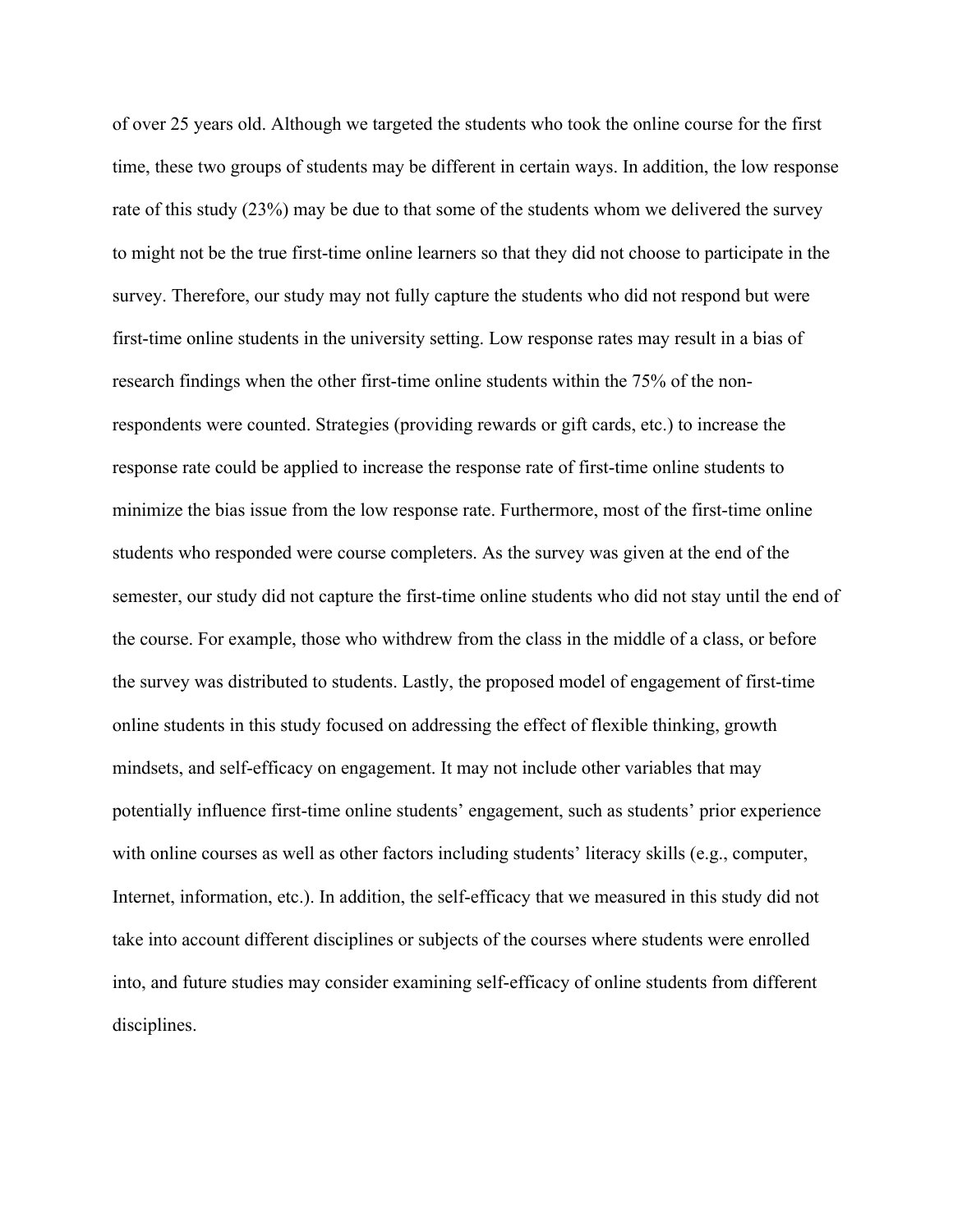# **6. Conclusion and Implications**

## *6.1. Practical implications*

As Clark and Sousa (2018) noted that little focus or studies on the mindsets in higher education, including the preparation of students in online learning readiness and strategy adaption. The study has increased our understanding of first-time online students' flexible thinking, growth mindsets, learning self-efficacy, and online engagement in a four-year university. In addition, we found strong connections between these learner factors. The positive influences of flexible thinking and growth mindsets on online student engagement revealed in this study could provide online instructors with alternative ideas of designing their online courses. As educators, it is our responsibility to know first-time online students' ability to adapt to new learning situations, as it provides information about students' desire to pursue academic success and engagement level. When involved in learning activities, students with growth mindsets emphasize learning goals (becoming smart, improving capabilities) instead of performance goals (looking smart, proving their capabilities) (Dweck, Mangels, & Good, 2006; Rissanen, Kuusisto, Tuominen, & Tirri, 2019), and they tend to see interactive experiences with peers, and engaging in a diverse knowledge sharing situation, as learning opportunities that may benefit their development. The results of this study also indicated that students with growth mindsets are more likely to be engaged in online learning tasks. This might be because they feel more appreciated when instructors provide them with strategic feedback, for example, "The point isn't to get it all right away." "The point is to grow your understanding step by step." "What can you try next?" (Dweck, 2015). Also, instructors guide them with multiple approaches of problem solving (Suh, Graham, Ferranone, Kopeinig, & Bertholet, 2011). This strategy encourages students to focus on the learning process and improvement; thus, they would be persistently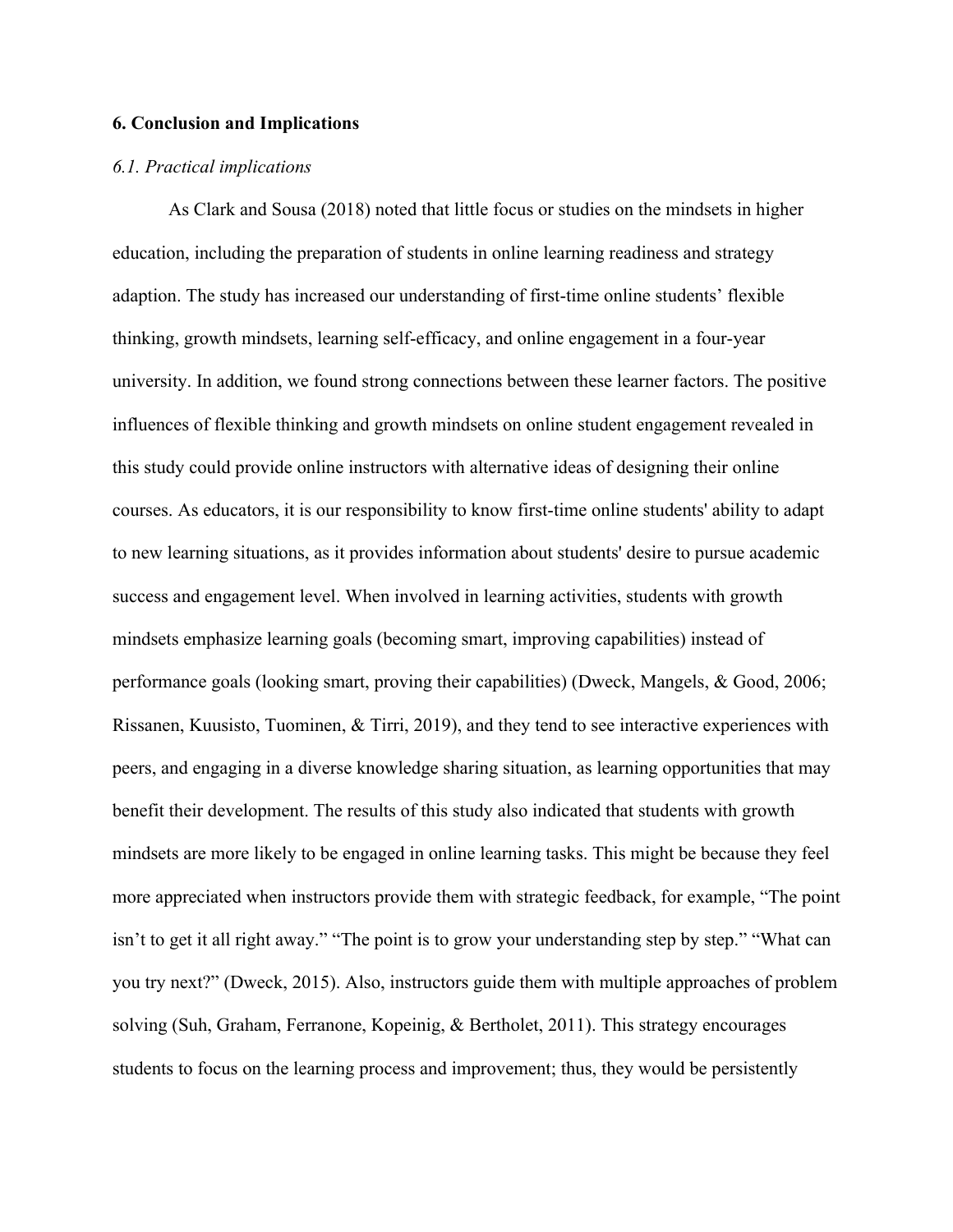engaged and motivated in their learning. In addition, to engage students with fixed mindset more in the learning process, instructors should consider presenting the course content and ordering assessments in a hierarchical sequence. Thus, they can concentrate on current topics and press past failures to true learning.

No study has investigated first-time online students' flexible thinking and growth mindsets, and very limited research has addressed both variables in online contexts. This study suggests that instructors or course planners should (a) pay attention to first-time online students' skills of adaptability and their perceptions of challenges in online learning, as online learning requires students to be more self-directed and due to the nature of online learning, students may experience uncertainty and insecurity when they first start with online courses; (b) provide information about online learning strategies for first-time online students to increase their confidence in online learning; (c) pay attention to first-time online students' participation in various learning activities and provide feedback and further guidance in a positive way when necessary, especially for those with low self-efficacy; (d) consider providing a growth-mind training workshop for first-time online students to help them understand the characteristics of a growth mindset as well as the actions that they can take to overcome challenges they may encounter in online learning; and (e) assign students who have fixed mindset or growth mindset together into team activities, encourage consensus goals setting at the beginning, and provide opportunities for reflection on their learning processes.

# *6.2. Future research directions*

For future research, we suggest that researchers further examine the relationships between flexible thinking, growth mindsets, self-efficacy, and engagement in online learning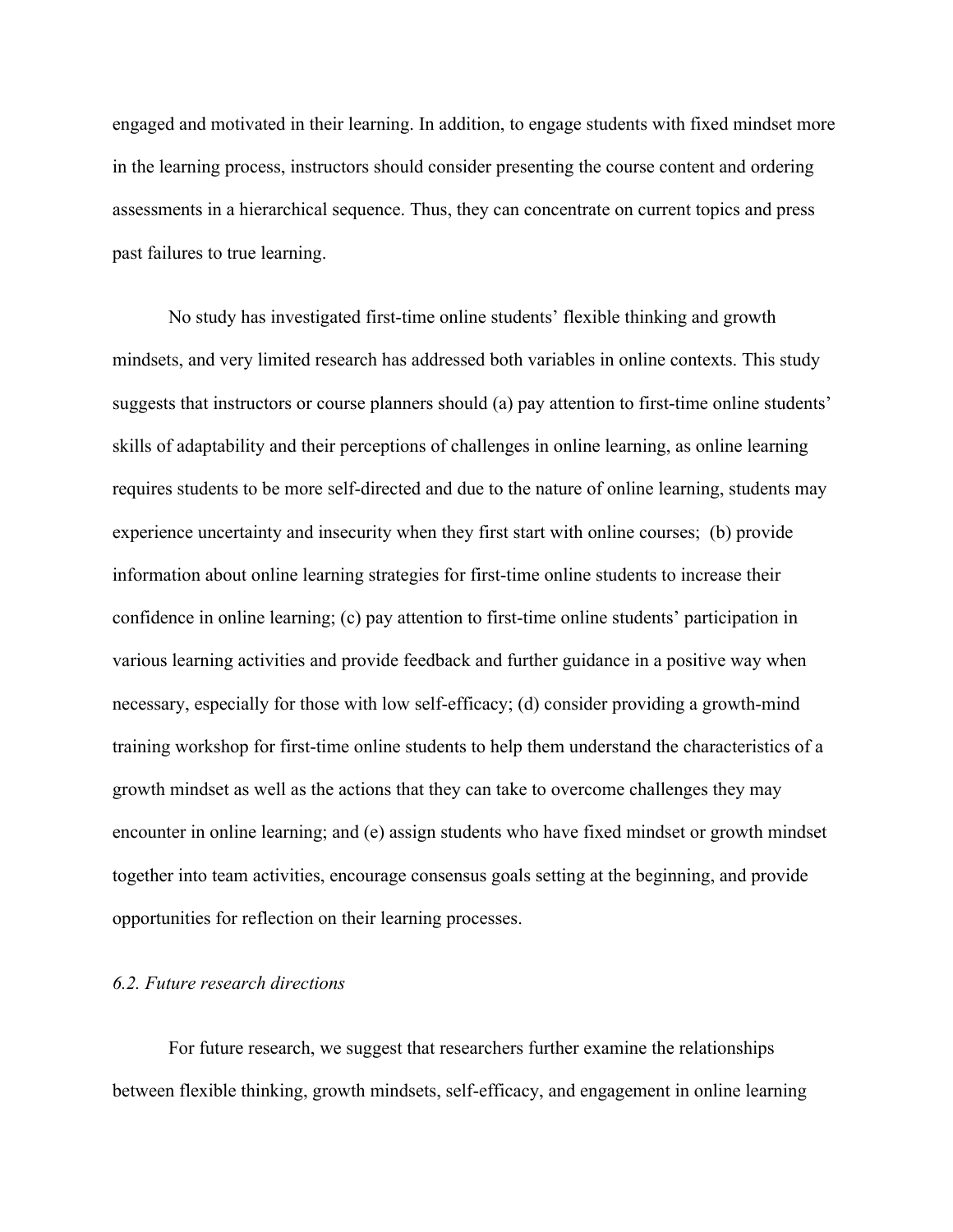with first-time online students to validate the findings of this study. Specifically, the finding of the non-significant effect of growth mindset on learning self-efficacy should be further investigated through the replication of similar studies in online contexts. Variables such as mindsets and flexible thinking could be collected at the beginning and at the end of the semester to establish a baseline dataset and track the trend of changes as well. Moreover, researchers may consider learning analytics (LA) techniques by using existing data stored in learning management systems (such as time spent on learning tasks, frequency of discussion posts, and frequency of access, etc.) to meaningfully measure online students' engagement. Other variables such as persistence, prior experience with online courses, familiarity with or attitudes toward the course content, as well as technology or literacy skills may be included in the model of online engagement for first-time online students. In addition, researchers may consider compare firsttime online students and non first-time online students in terms of engagement and relevant variables. Course design (i.e., problem-based learning, collaborative learning, and gamification, etc.) may be an important factor that contributes to online students' engagement and should be brought into account for future investigations. Due to the low response rate which may cause a bias in the finding of this study, future studies should find ways to increase the response rate to receive a more reliable result that could accurately represent first-time online students.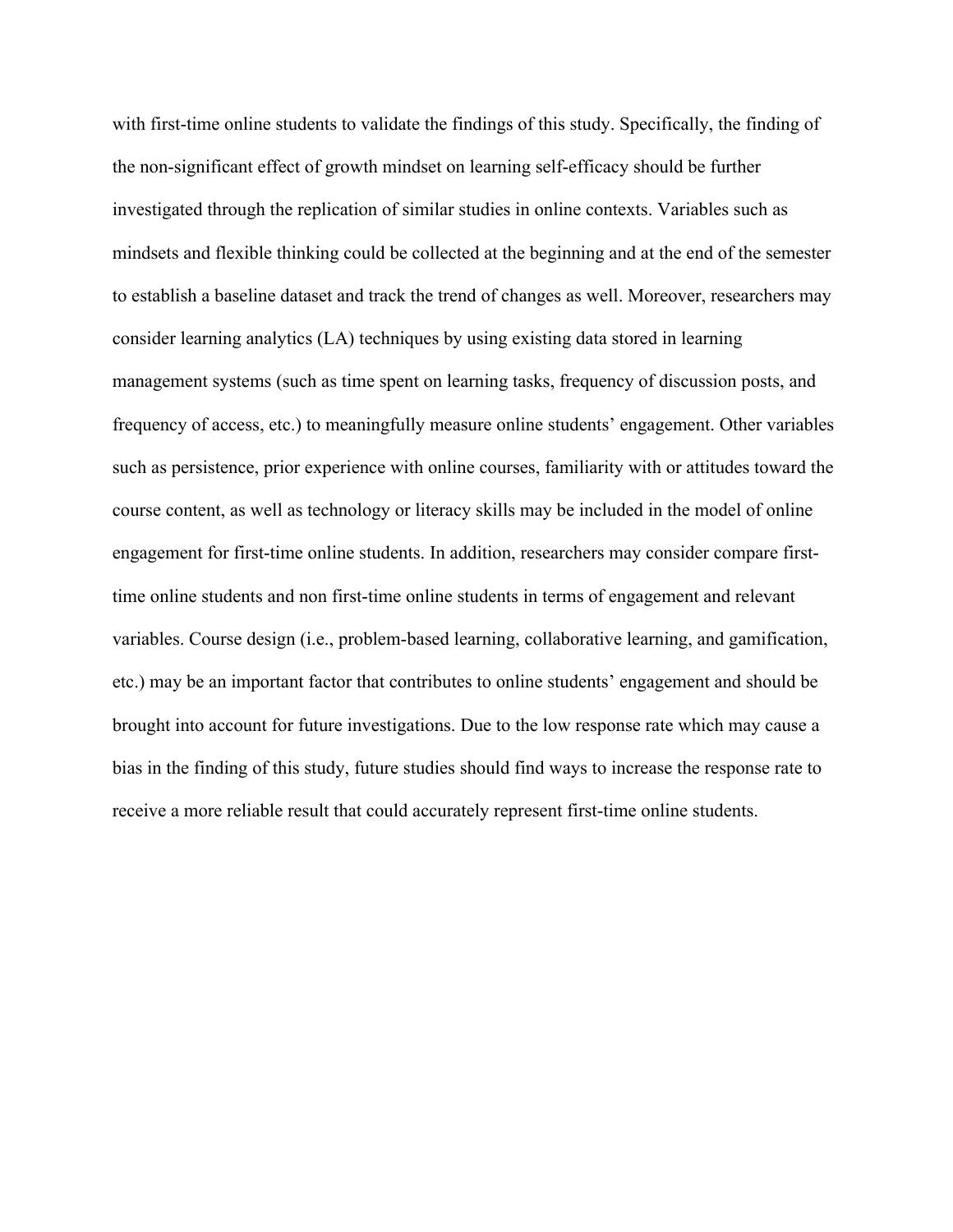## **References**

- Abdous, M. (2019). Influence of satisfaction and preparedness on online students' feelings of anxiety. *Internet & Higher Education, 41*, 34-44. doi: 10.1016/j.iheduc.2019.01.001
- Adair, D., & Shattuck, K. (2015). Quality Matters™: An educational input in an ongoing designbased research project. *American Journal of Distance Education*, *29*(3), 159-165.
- Aditomo, A. (2015). Students' response to academic setback: "Growth mindset" as a buffer against demotivation. *International Journal of Educational Psychology*, *4*(2), 198-222. doi: 10.17583/ijep.2015.1482
- Allen, I. E., & Seaman, J. (2014). *Grade change: Tracking online education in the United States*. Babson Survey Research Group and Quahog Research Group.
- Alqurashi, E. (2019). Predicting student satisfaction and perceived learning within online learning environments. *Distance Education*, *40*(1), 133-148.
- Ashok, T. D. S. (2014). Development of a new mindset for eLearning pedagogy: for the teacher and the learner. *Current Issues in Emerging eLearning, 1*(1), Article 4. Available at: http://scholarworks.umb.edu/ciee/vol1/iss1/4
- Bandura, A. (1977). Self-efficacy: Towards a unifying theory of behavior change. *American Psychologist, 33*, 344-358.
- Bandura, A. (1986). *Social foundations of thought and action: A social cognitive theory.* Englewood Cliffs, NJ: Prentice Hall.

Bandura, A. (1997). *Self-efficacy: The exercise of control*. New York, NY: Freeman.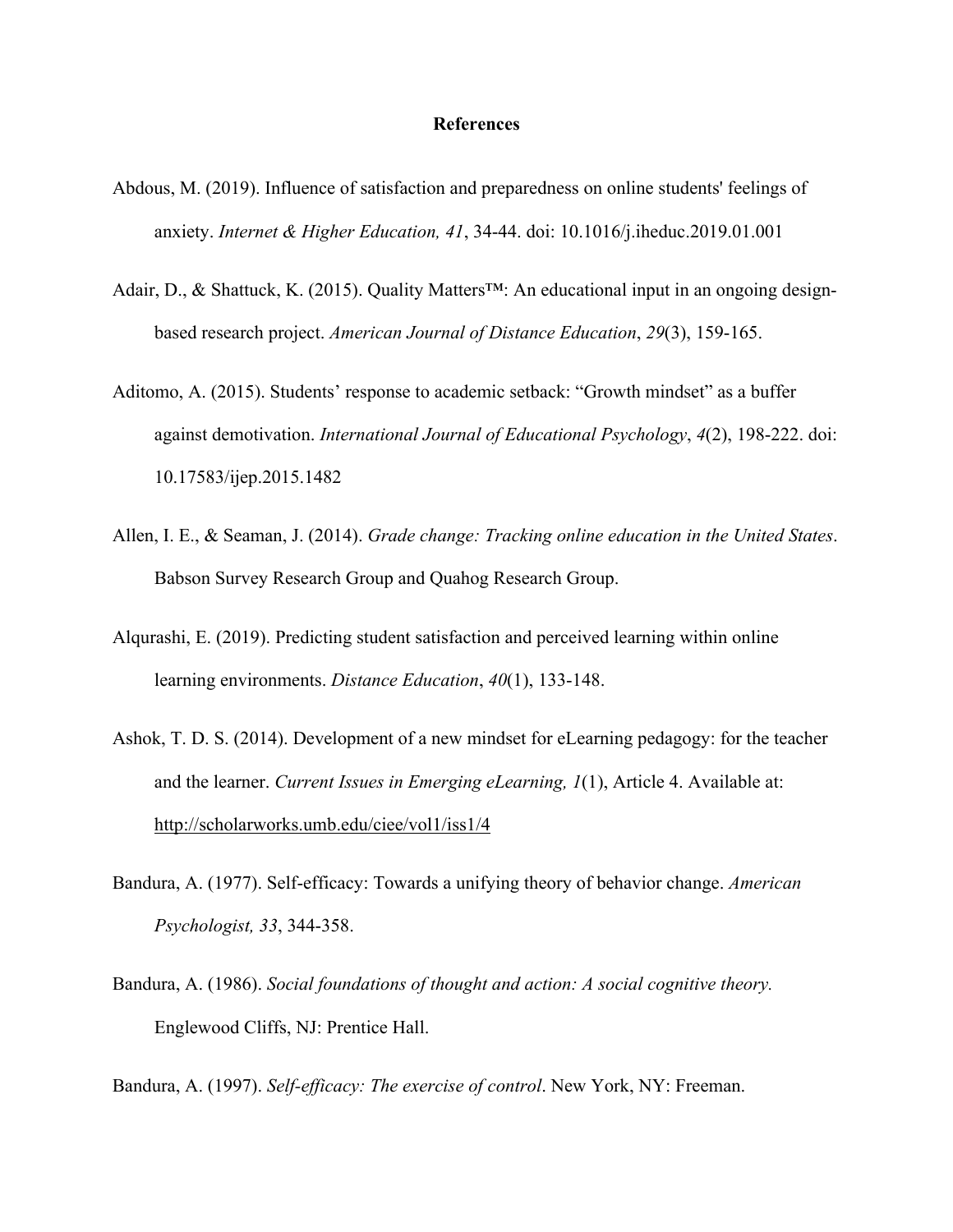- Bandura, A. (2001). Social cognitive theory: an agentic perspective. *Annual Review of Psychology, 52*, 1-26.
- Barak, M., & Levenberg, A. (2016a). A model of flexible thinking in contemporary education. *Thinking Skills and Creativity, 22*, 74-85. doi: https://doi.org/10.1016/j.tsc.2016.09.003
- Barak, M., & Levenberg, A. (2016b). Flexible thinking in learning: An individual differences measure for learning in technology-enhanced environments. *Computers & Education, 99*, 39-52. doi:10.1016/j.compedu.2016.04.003
- Bawa, P. (2016). Retention in online courses: Exploring issues and solutions A literature review. *Sage Open*, *6*(1), 2158244015621777.
- Beckmann, N., Wood, R. E., Minbashian, A., & Tabernero, C. (2012). Small group learning: Do group members' implicit theories of ability make a difference? *Learning and Individual Differences, 22*(5), 624-631. doi: https://doi.org/10.1016/j.lindif.2012.06.007

Bentley, T. (2014). *Learning beyond the classroom*. London: Routledge.

- Bolliger, D. U., & Halupa, C. (2012). Student perceptions of satisfaction and anxiety in an online doctoral program. *Distance Education*, *33*(1), 81-98.
- Brooks, R., Brooks, S., & Goldstein, S. (2012). The power of mindsets: Nurturing engagement, motivation, and resilience in students. In S. L. Christenson, A. L. Reschly, & C. Wylie (Eds.), *Handbook of research on student engagement* (pp. 541-562). New York, NY: Springer.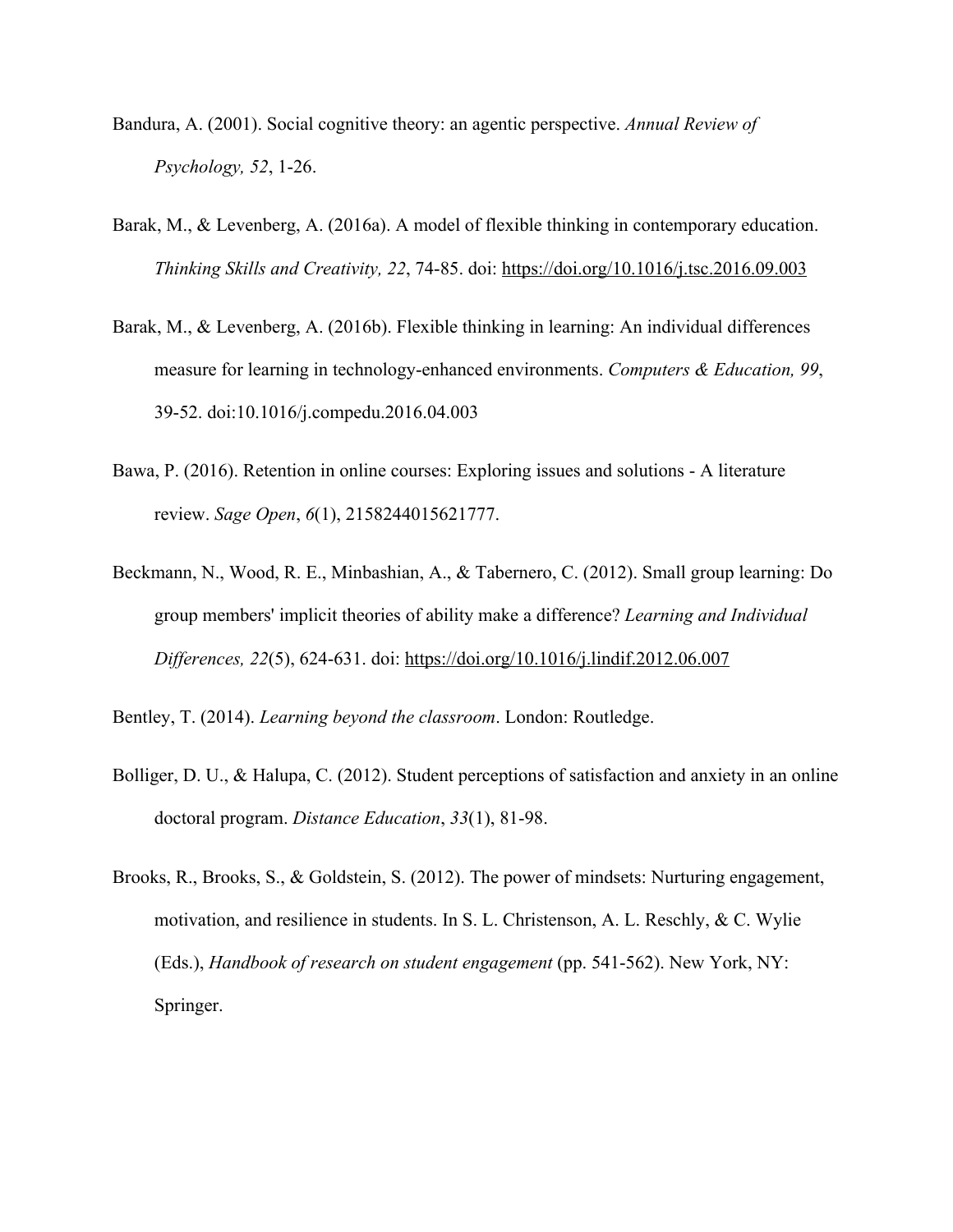- Calvani, A., Cartelli, A., Fini, A., & Ranieri, M. (2008). Models and instruments for assessing digital competence at school. *Journal of E-Learning and Knowledge Society*, *4*(3), 183- 193.
- Celik, V., & Yesilyurt, E. (2012). Attitudes to technology, perceived computer self-efficacy and computer anxiety as predictors of computer supported Education. *Computers & Education, 60*, 148-158.
- Çelikkaleli, Ö. (2014). The relation between cognitive flexibility and academic, social and emotional self-efficacy beliefs among adolescents. *Education and Science, 39*(176), 347- 354.
- Chang, C. S., Liu, E. Z. F., Sung, H. Y., Lin, C. H., Chen, N. S., & Cheng, S. S. (2014). Effects of online college student's internet self-efficacy on learning motivation and performance. *Innovations in Education and Teaching International*, *51*(4), 366-377.
- Clark, A., & Sousa, B. (2018). *How to Be a Happy Academic: A Guide to Being Effective in Research, Writing and Teaching*. SAGE. London.
- Cooper, T., & Scriven, R. (2017). Communities of inquiry in curriculum approach to online learning: Strengths and limitations in context. *Australasian Journal of Educational Technology*, *33*(4), 22-37.
- Dabbagh, N. (2007). The online learner: Characteristics and pedagogical implications. *Contemporary Issues in Technology and Teacher Education, 7*(3), 217-226.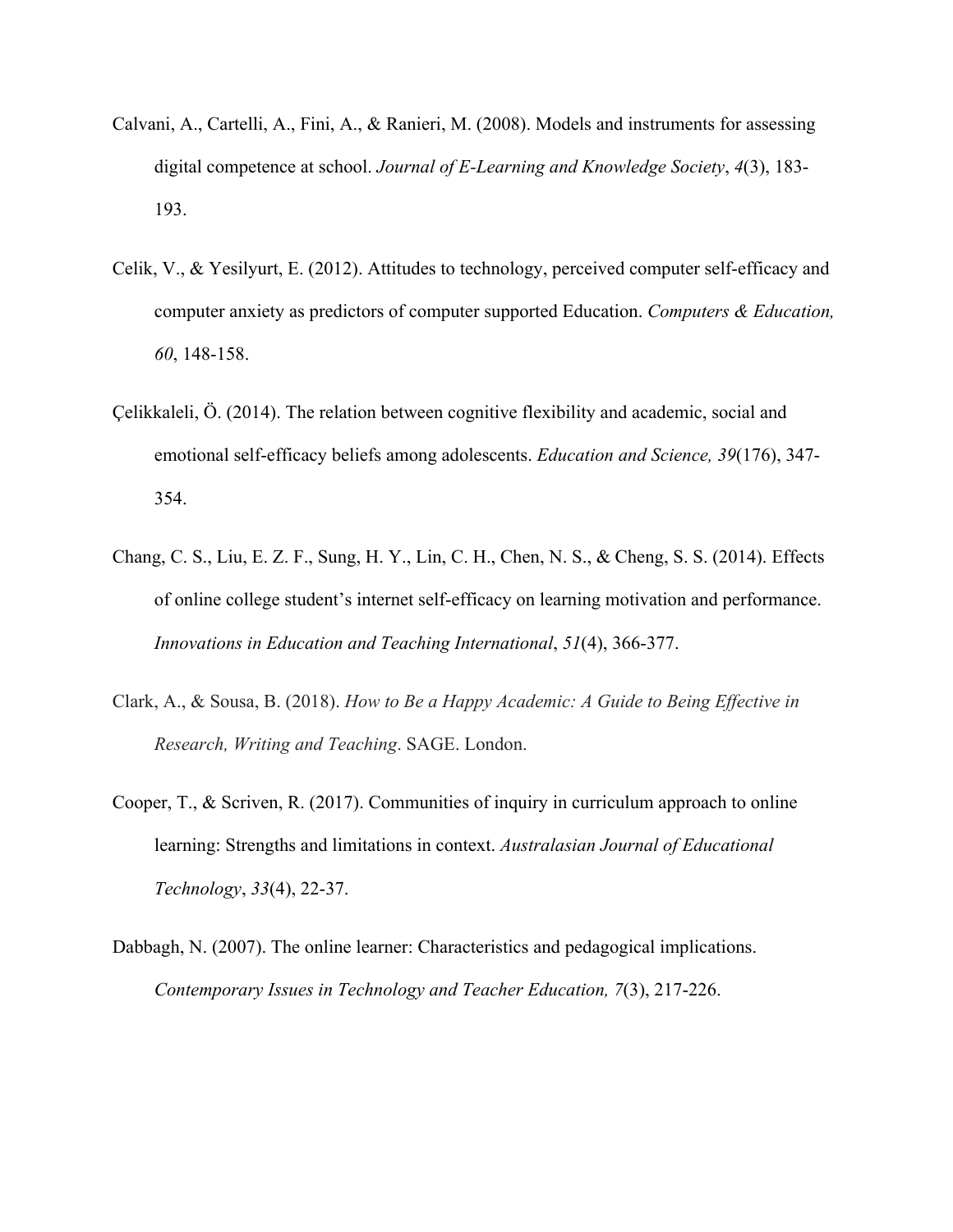- DeBacker, T. K., Heddy, B. C., Kershen, J. L., Crowson, H. M., Looney, K., & Goldman, J. A. (2018). Effects of a one-shot growth mindset intervention on beliefs about intelligence and achievement goals. *Educational Psychology*, *38*(6), 711-733.
- Degol, J. L., Wang, M. T., Zhang, Y., & Allerton, J. (2018). Do growth mindsets in math benefit females? Identifying pathways between gender, mindset, and motivation. *Journal of Youth and Adolescence*, *47*(5), 976-990.
- Dixson, M. D. (2015). Measuring student engagement in the online course: The Online Student Engagement Scale (OSE). *Online Learning, 19*(4). Available at: http://olj.onlinelearningconsortium.org/index.php/olj/article/view/561/165
- Duncan, H. E., Range, B., & Hvidston, D. (2013). Exploring student perceptions of rigor online: Toward a definition of rigorous learning. *Journal on Excellence in College Teaching, 24*(4), 5-28.
- Duncan, T. G., & McKeachie, W. J. (2005). The Making of the Motivated Strategies for Learning Questionnaire. *Educational Psychologist*, *40*(2), 117-128.
- Dweck, C. S. (1999). *Self-theories: Their role in motivation, personality, and development*. Philadelphia, PA: The Psychology Press.

Dweck, C. S. (2006). *Mindset: The new psychology of success*. New York, NY: Random House.

Dweck, C. S. (2015). Carol Dweck revisits the 'growth mindset'. *Education Week*. <http://www.edweek.org/ew/articles/2015/09/23/carol-dweck-revisits-the-growthmindset.html>.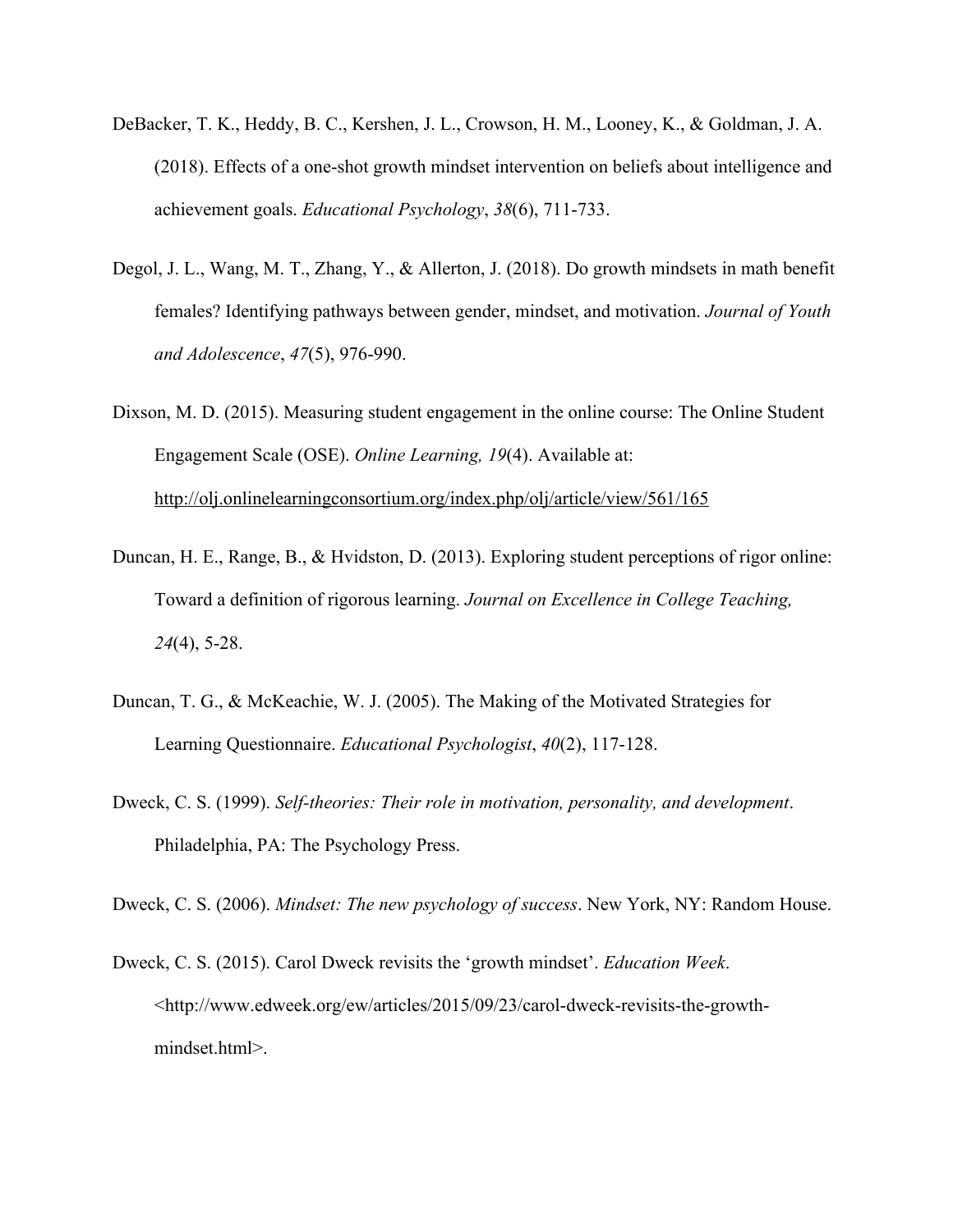- Dweck, C. S., Mangels, J. A., & Good, C. (2006). Motivational effects on attention, cognition, and performance. In D. Y. Dai & R. J. Sternberg (Eds.), *Motivation, Emotion, and Cognition: Integrative Perspectives on Intellectual Functioning and Development* (pp. 41-56). Mahwah, NJ: Lawrence Erlbaum Associates.
- Fredricks, J. A., Blumenfeld, P. C., & Paris, A. H. (2004). School engagement: Potential of the concept, state of the evidence. *Review of the Educational Research, 74*(1), 59-109.
- Ghiasvand, A. M., Naderi, M., Tafreshi, M. Z., Ahmadi, F., & Hosseini, M. (2017). Relationship between time management skills and anxiety and academic motivation of nursing students in Tehran. *Electronic Physician*, *9*(1), 3678–3684. doi:10.19082/3678
- Good, C., Rattan, A., & Dweck, C. S. (2012). Why do women opt out? Sense of belonging and women's representation in mathematics. *Journal of Personality and Social Psychology, 102*(4), 700-717. doi:10.1037/a0026659
- Griffin, P., McGaw, B., & Care, E. (Eds). (2012). Assessment and teaching of  $21<sup>st</sup>$  century skills. Dordrecht: Springer. doi: http://dx.doi.org/10.1007/978-94-007-2324-5.
- Handelsman, M. M., Briggs, W. L., Sullivan, N., & Towler, A. (2005). A Measure of College Student Course Engagement. *The Journal of Educational Research*, *98*(3), 184–191. https://doi-org.lib-proxy.jsu.edu/10.3200/JOER.98.3.184-192
- Heo, J., & Han, S. (2018). Effects of motivation, academic stress and age in predicting selfdirected learning readiness (SDLR): Focused on online college students. *Education and Information Technologies, 23*(1), 61-71. doi: https://doi.org/10.1007/s10639-017-9585-2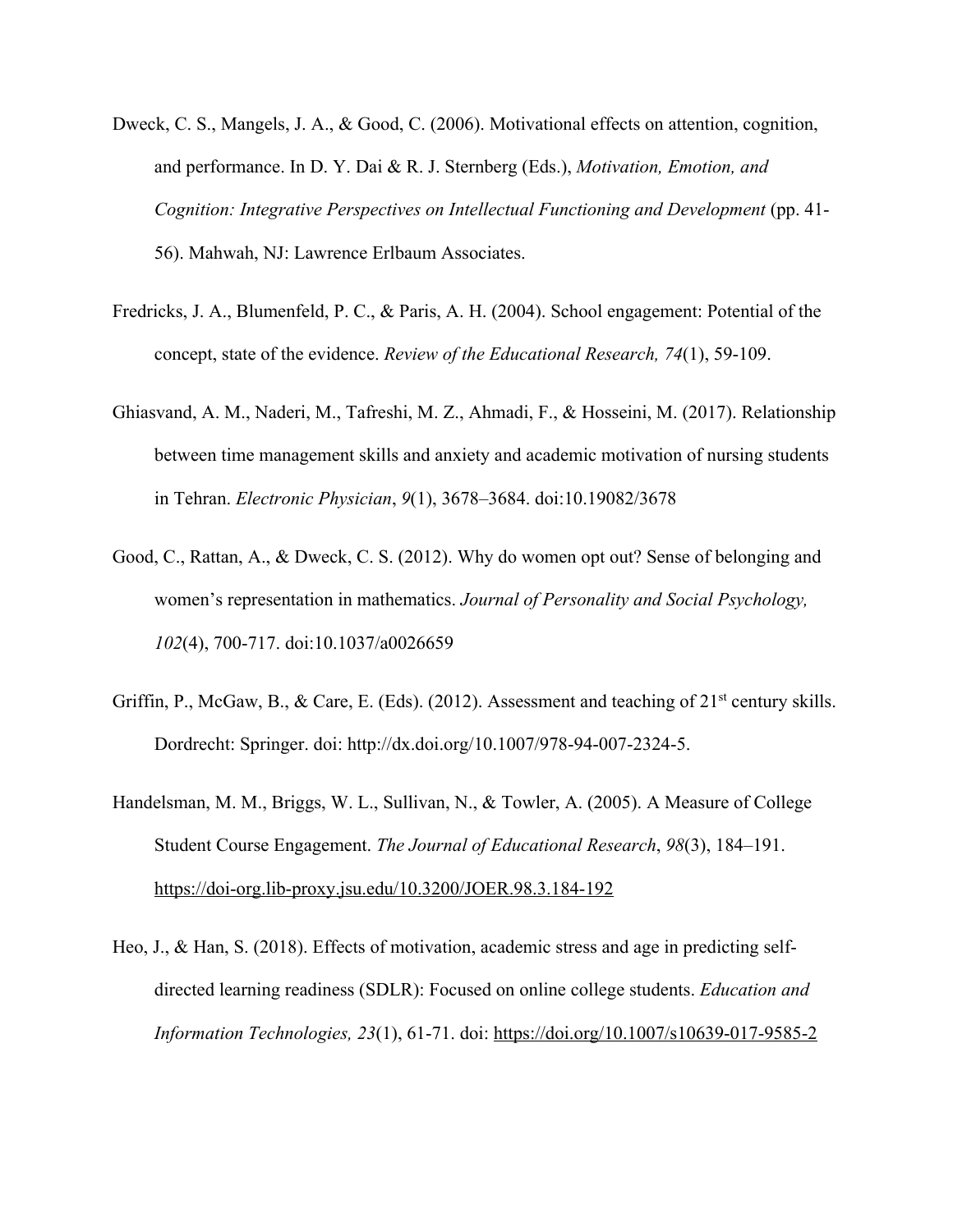- Holland, D. F., Kraha, A., Zientek, L. R., Nimon, K., Fulmore, J. A., Johnson, U. Y., … Henson, R. K. (2018). Reliability generalization of the Motivated Strategies for Learning Questionnaire: A Meta-Analytic view of reliability estimates. *SAGE Open*, 1-29. doi: https://doi.org/10.1177/2158244018802334
- Howard, S. K., Ma, J., & Yang, J. (2016). Student rules: Exploring patterns of students' computer-efficacy and engagement with digital technologies in learning. *Computers & Education, 101*, 29-42. doi: http://dx.doi.org/10.1016/j.compedu.2016.05.008
- Hu, L., & Bentler, P. M. (1999). Cutoff criteria for fit indexes in covariance structure analysis: Conventional criteria versus new alternatives. *Structural Equation Modeling, 6*, 1–55. doi: http://dx.doi.org/10.1080/10705519909540118.
- Jan, S. K. (2015). The Relationships between Academic Self-Efficacy, Computer Self-Efficacy, Prior Experience, and Satisfaction with Online Learning. *American Journal of Distance Education*, *29*(1), 30–40.
- Jung, Y., & Lee, J. (2018). Learning engagement and persistence in massive open online courses (MOOCS). *Computers & Education*, *122*, 9-22.
- Kern, M. L., Waters, L. E., Adler, A., & White, M. A. (2015). A multidimensional approach to measuring well-being in students: Application of the PERMA framework. *The Journal of Positive Psychology, 10*(3), 262-271. doi: http://dx.doi.org/10.1080/17439760.2014.936962
- Komarraju, M., & Nadler, D. (2013). Self-efficacy and academic achievement: Why do implicit beliefs, goals, and effort regulation matter? *Learning and Individual Differences, 25,* 67-72.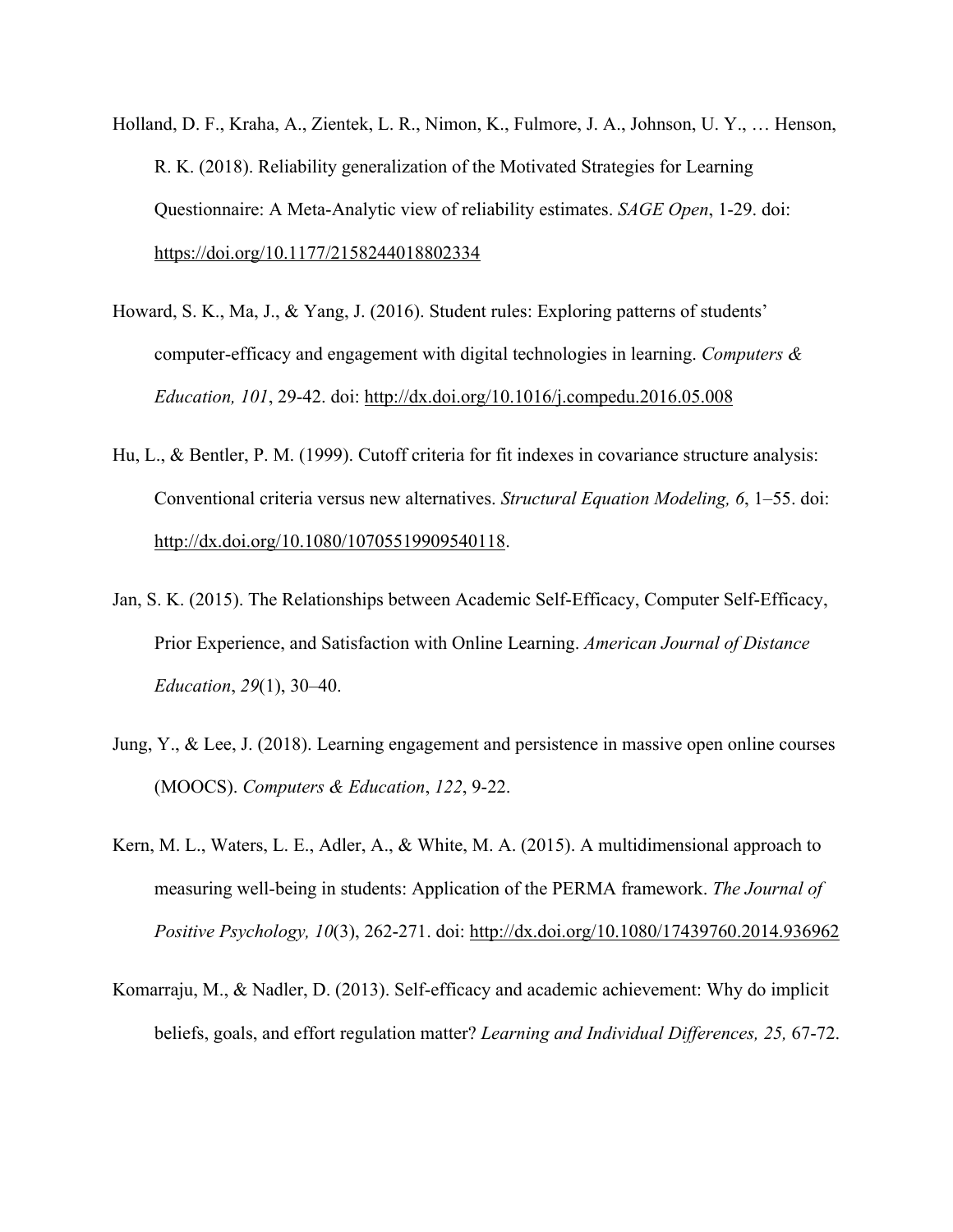- Kuo, Y. C., Walker, A., Schroder, K. E. E., & Belland, B. R. (2014). Interaction, Internet selfefficacy, and self-regulated learning as predictors of student satisfaction in online education courses. *The Internet and Higher Education, 20*, 35–50. doi:10.1016/j.iheduc.2013.10.001.f
- Levpuscek, M. P., & Zupancic, M. (2009). Math achievement in early adolescence: the role of parental involvement, teachers' behaviour, and students' motivational beliefs. *Journal of Early Adolescence, 29*, 541-570.
- Mac Callum, K., & Jeffrey, L. (2014). Comparing the role of ICT literacy and anxiety in the adoption of mobile learning. *Computers in Human Behavior*, *39*, 8-19.
- Maeng, J. L., Mulvey, B. K., Smetana, L. K., & Bell, R. L. (2013). Preservice teachers' TPACK: Using technology to support inquiry instruction. *Journal of Science Education and Technology*, *22*(6), 838-857. doi: *10.1007/s10956-013-9434-z*
- Martin, M. M., & Anderson, C. M. (2003). The role of flexibility in gaining affinity. In A. Stavros (Ed.), *Advances in communications and media research* (Vol. 2, pp. 1-7). Hauppauge, NY: Nova Science Publishers.
- Miller, M. D. (2014). Minds online: Teaching effectively with technology. Cambridge, MA: Harvard University Press.
- Mincemoyer, C., Perkins, D. F., & Munyua, C. (2001). Youth Life Skills Evaluation project at Penn State. Available at: http://ncsu.edu/ffci/publications/2005/v10-n2-2005-october/pa-1 measuring.php
- Morrison, G. R., Ross, S. M., Kemp, J. E., & Kalman, H. (2010). *Designing effective instruction*. Hoboken, NJ: Wiley.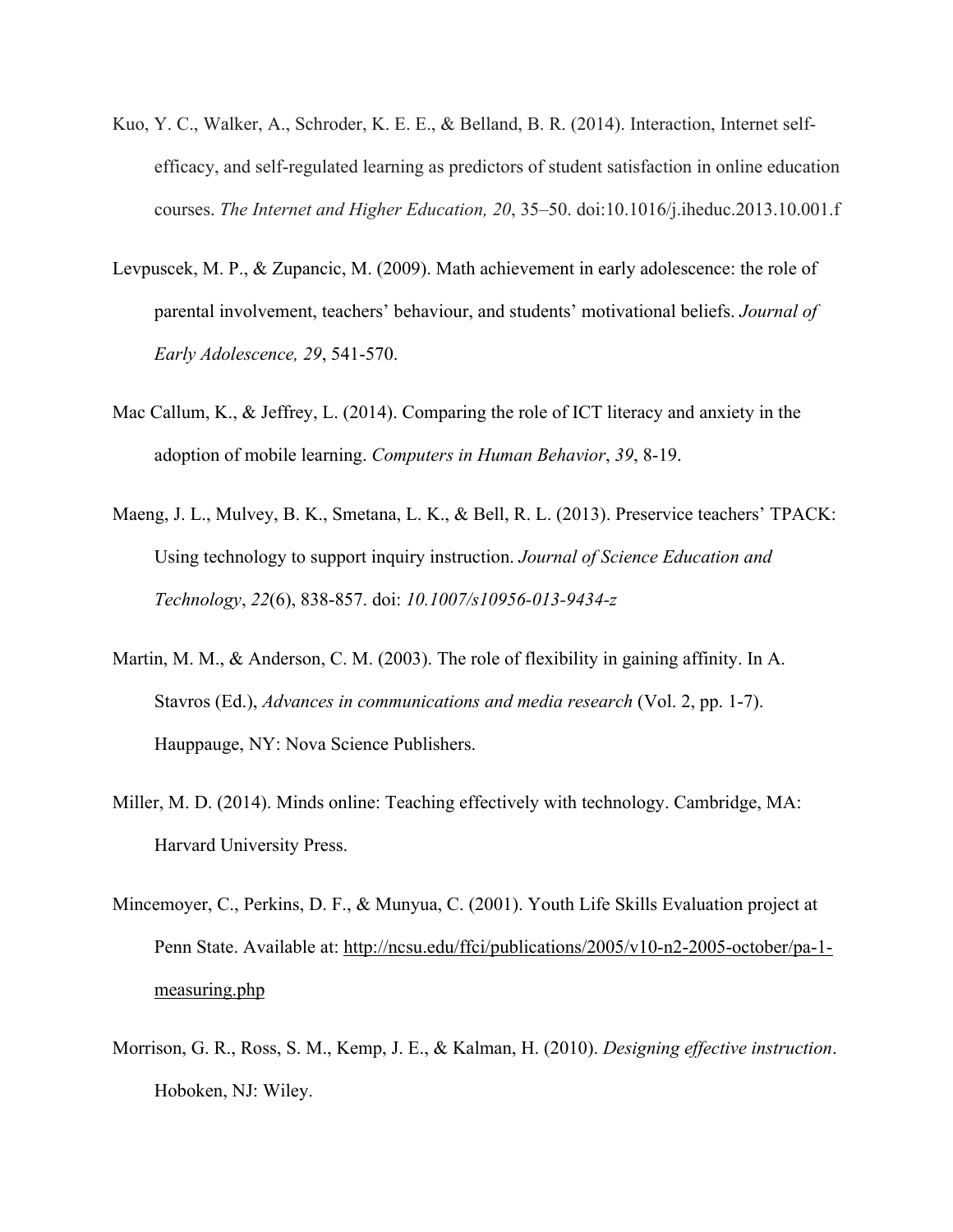- Muis, K., Winne, P., & Jamieson-Noel, D. (2007). Using a multitrait-multimethod analysis to examine conceptual similarities of three self-regulated learning inventories. *British Journal of Educational Psychology*, 77, 177-195.
- Murphy, L., & Thomas, L. (2008). Dangers of a fixed mindset: Implications of self-theories research for computer science education. *ITiCSE*, 271-275.
- Ni, X., Diomede, S., & Rutland, S. R. (2013). Effects of using the quality matters (QM) programme as an intervention for online education. *International Journal of Social Media and Interactive Learning Environments*, *1*(1), 93-105.
- Organization for Economic Cooperation and Development (OECD). (2013). *Trends shaping education 2013*. Paris: OECD Publishing.
- Outlaw, V., Rice, M. L., & Wright, V. H. (2018). Building Quality Online Courses: Online Course Development Partnership and Model. In *Teacher Training and Professional Development: Concepts, Methodologies, Tools, and Applications* (pp. 309-331). IGI Global.
- Partnership for 21st Century Skills (P21). (2009). *P21Framework definitions*. Retrieved July 13, 2016 from: http://www.p21.org/storage/documents/P21\_Framework\_Definitions.pdf
- Pintrich, P. R., Smith, D. A. F., Garcia, T., & McKeachie, W. J. (1991). A manual for the use of the Motivated Strategies for Learning Questionnaire (MSLQ). Report No. NCRIPTAL-91- B-004 National Center for Research to Improve Postsecondary Teaching and Learning, Ann Arbor, MI. (ED338122).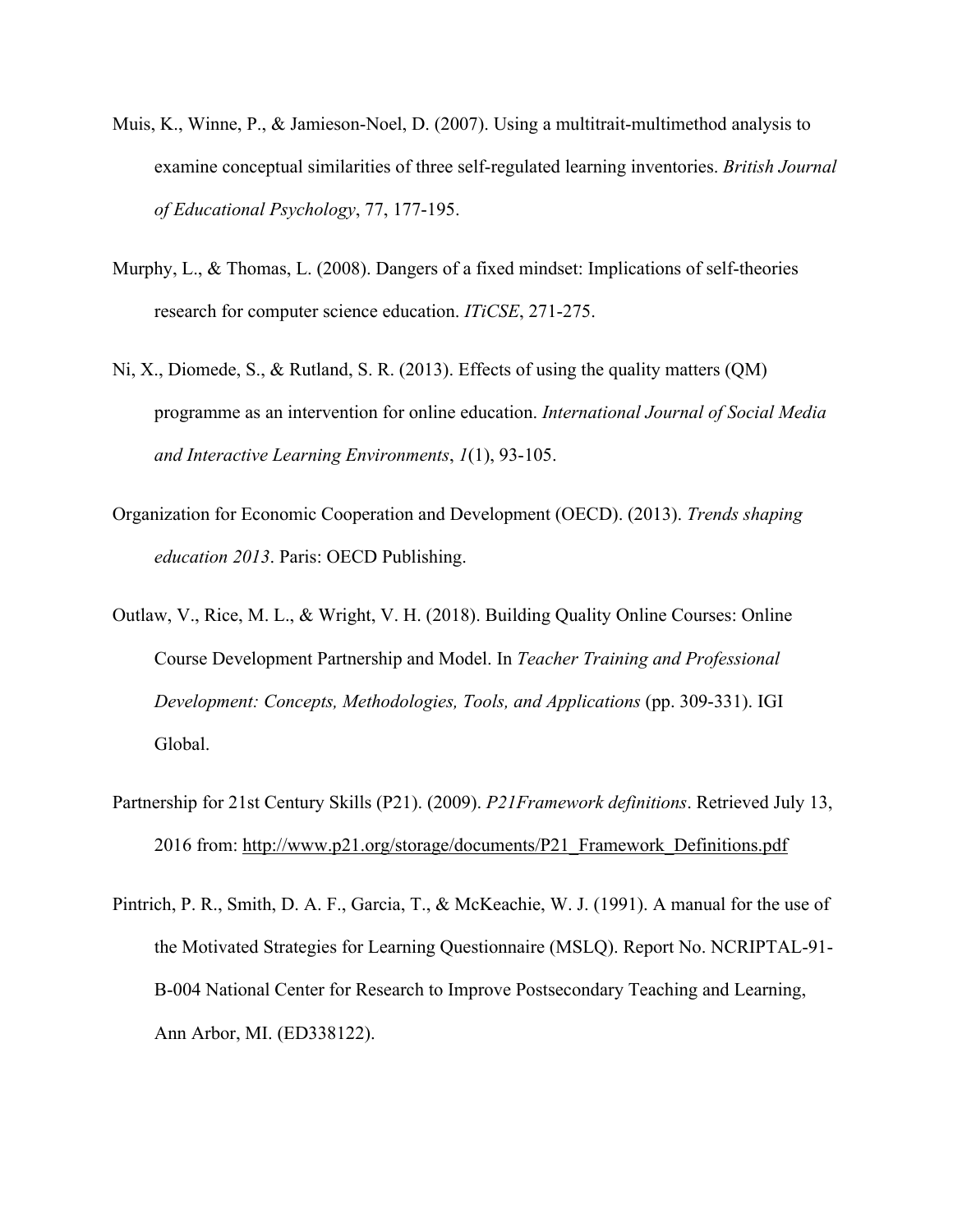- Quality Matters Program (2013). Higher education program: About the program. Retrieved from https://www.qualitymatters.org/higher-education-program
- Rashid, T., & Asghar, H. M. (2016). Technology use, self-directed learning, student engagement and academic performance: Examining the interrelations. *Computers in Human Behavior, 63*, 604-612. doi: http://dx.doi.org/10.1016/j.chb.2016.05.084
- Rissanen, I., Kuusisto, E., Tuominen, M., & Tirri, K. (2019). In search of a growth mindset pedagogy: A case study of one teacher's classroom practices in a Finnish elementary school. *Teaching and Teacher Education*, *77*, 204-213.
- Schmeck, A., Opfermann, M., van Gog, T., Paas, F., & Leutner, D. (2015). Measuring cognitive load with subjective rating scales during problem solving: differences between immediate and delayed ratings. *Instructional Science*, *43*(1), 93-114.
- Schunk, D. H., & Mullen, C. A. (2012). Self-efficacy as an engaged learner. In S. L. Christenson, A. L. Reschly, & C. Wylie (Eds.), *Handbook of research on student engagement* (pp. 219– 235). New York, NY: Springer.
- Simunich, B., Robins, D. B., & Kelly, V. (2015). The impact of findability on student motivation, self-efficacy, and perceptions of online course quality. *American Journal of Distance Education*, *29*(3), 174-185.
- Spiro, R. J., & Jehng, J. C. (1990). Cognitive flexibility and hypertext: Theory and technology for the nonlinear and multidimensional traversal of complex subject matter. In D. Nix  $\&$  R. Spiro (Eds.), *Cognition, education and multimedia: Exploring ideas in high technology* (pp. 163-205). Hillsdale, NJ: Lawrence Erlbaum.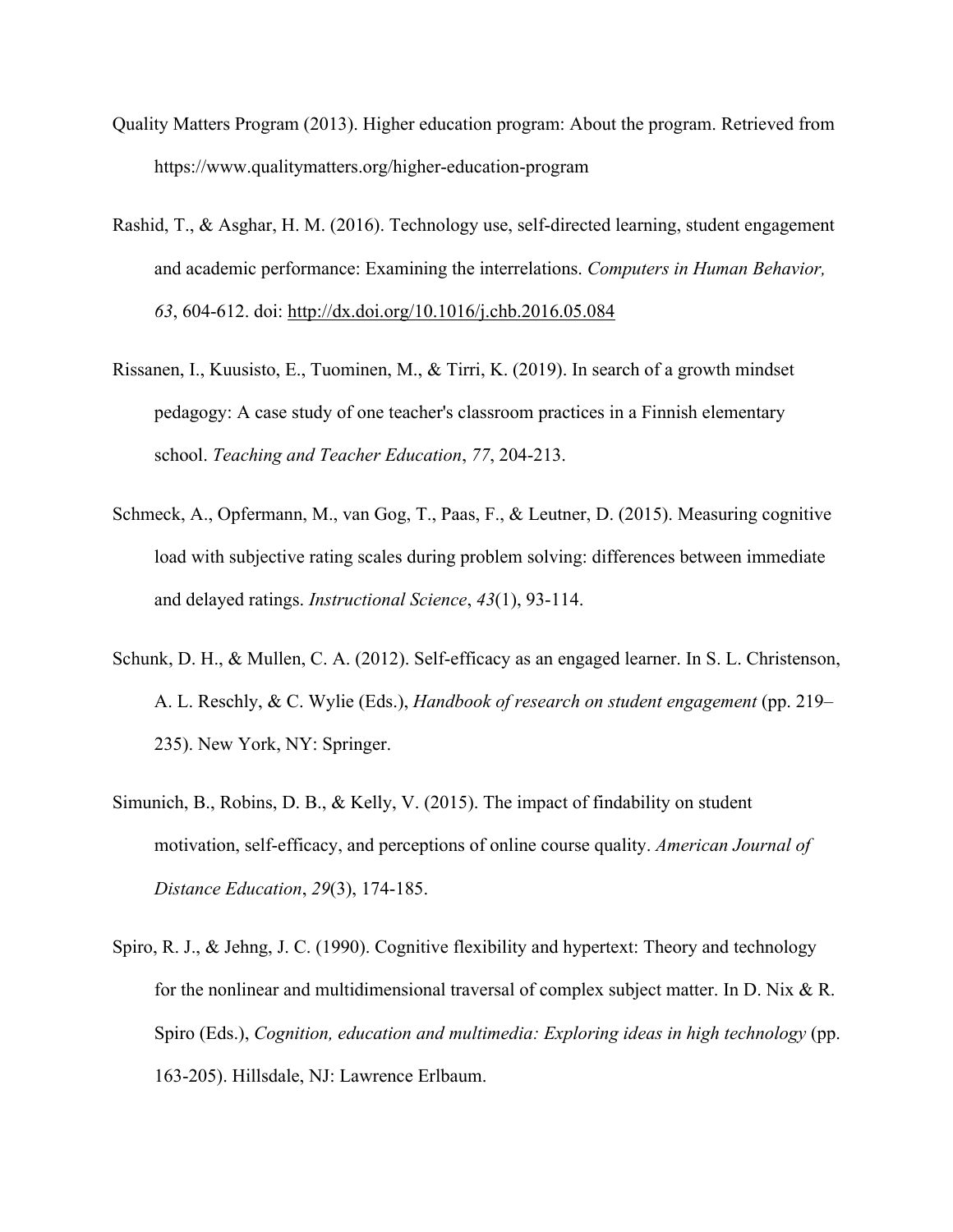- Suh, J., Graham, S., Ferranone, T., Kopeinig, G., & Bertholet, B. (2011). Developing persistent and flexible problem solvers with a growth mindset. *Motivation and disposition: Pathways to learning mathematics*, 169-184.
- Sungur, S., & Kahraman, N. (2011). The contribution of motivational beliefs to students' metacognitive strategy use. *Egitim ve Bilim*, *36*(160), 3-10.
- Sweller, J., van Merriënboer, J. J., & Paas, F. (2019). Cognitive architecture and instructional design: 20 years later. *Educational Psychology Review, 31*(2), 261-292.
- Tseng, H., Yeh, H.-T., & Tang, Y. (2019). A close look at trust among team members in online learning communities. *International Journal of Distance Education Technologies, 17*(1), 52-65*.*
- Ventura, M., Salanova, M., & Llorens, S. (2015). Professional self-efficacy as a predictor of burnout and engagement: The role of challenge and hindrance demands. *The Journal of Psychology, 149*(3), 277-302.
- Vernon, D., & Hocking, I. (2016). Beyond belief: Structured techniques prove more effective than a placebo intervention in a problem construction task. *Thinking Skills and Creativity, 19*, 153-159.
- Walker, C. O., Greene, B. A., & Mansell, R. A. (2006). Identification with academics intrinsic/extrinsic motivation, and self-efficacy as predictors of cognitive engagement. *Learning and Individual Differences, 16*, 1-12.